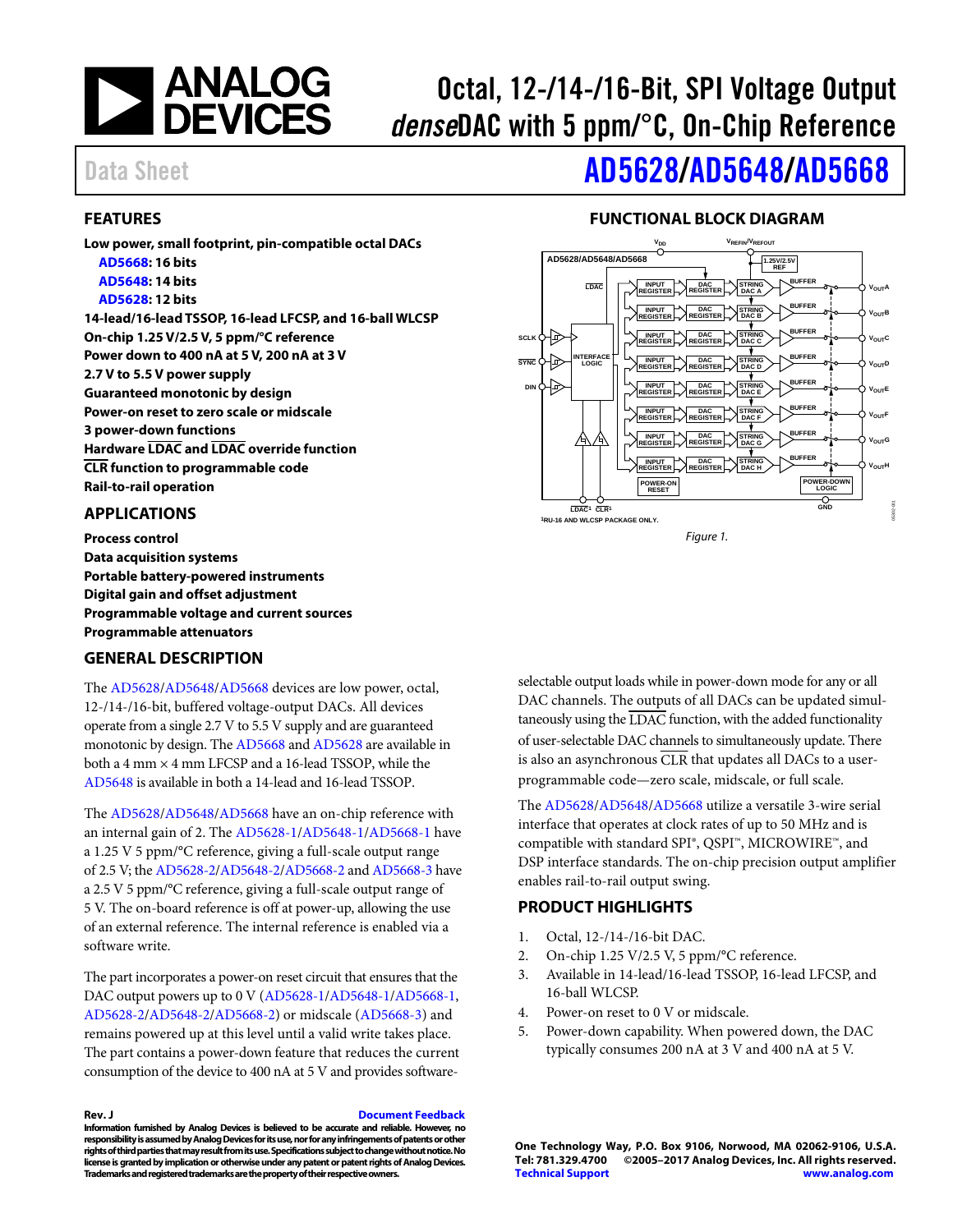# TABLE OF CONTENTS

| Pin Configurations and Function Descriptions  10 |  |
|--------------------------------------------------|--|
|                                                  |  |
|                                                  |  |
|                                                  |  |

### <span id="page-1-0"></span>**REVISION HISTORY**

| $1/2017$ —Rev. I to Rev. J                               |  |
|----------------------------------------------------------|--|
|                                                          |  |
| Added Thermal Resistance Section and Table 6; Renumbered |  |
|                                                          |  |
|                                                          |  |

### **11/2014—Rev. H to Rev. I**

|--|--|

### **2/2014—Rev. G to Rev. H**

| Changes to Figure 45, Figure 46, and Figure 47  17 |  |
|----------------------------------------------------|--|
|                                                    |  |
|                                                    |  |

### **1/2013—Rev. F to Rev. G**

| Added WLCSP Reference TC of 15 ppm/°C, Table 2 5 |  |
|--------------------------------------------------|--|
|                                                  |  |

### **8/2011—Rev. E to Rev. F**

| Added Figure 6 and Table 7; Renumbered Sequentially  10 |  |
|---------------------------------------------------------|--|
|                                                         |  |
|                                                         |  |
|                                                         |  |

#### **1/2011—Rev. D to Rev. E**

| Changes to AD5628 Relative Accuracy, Zero-Code Error, Offset |
|--------------------------------------------------------------|
| Error, and Reference TC Parameters, Table 13                 |
| Changes to AD5628 Relative Accuracy, Zero-Code Error, Offset |
|                                                              |
|                                                              |
| Added Figure 53; Renumbered Sequentially 17                  |
|                                                              |
|                                                              |
|                                                              |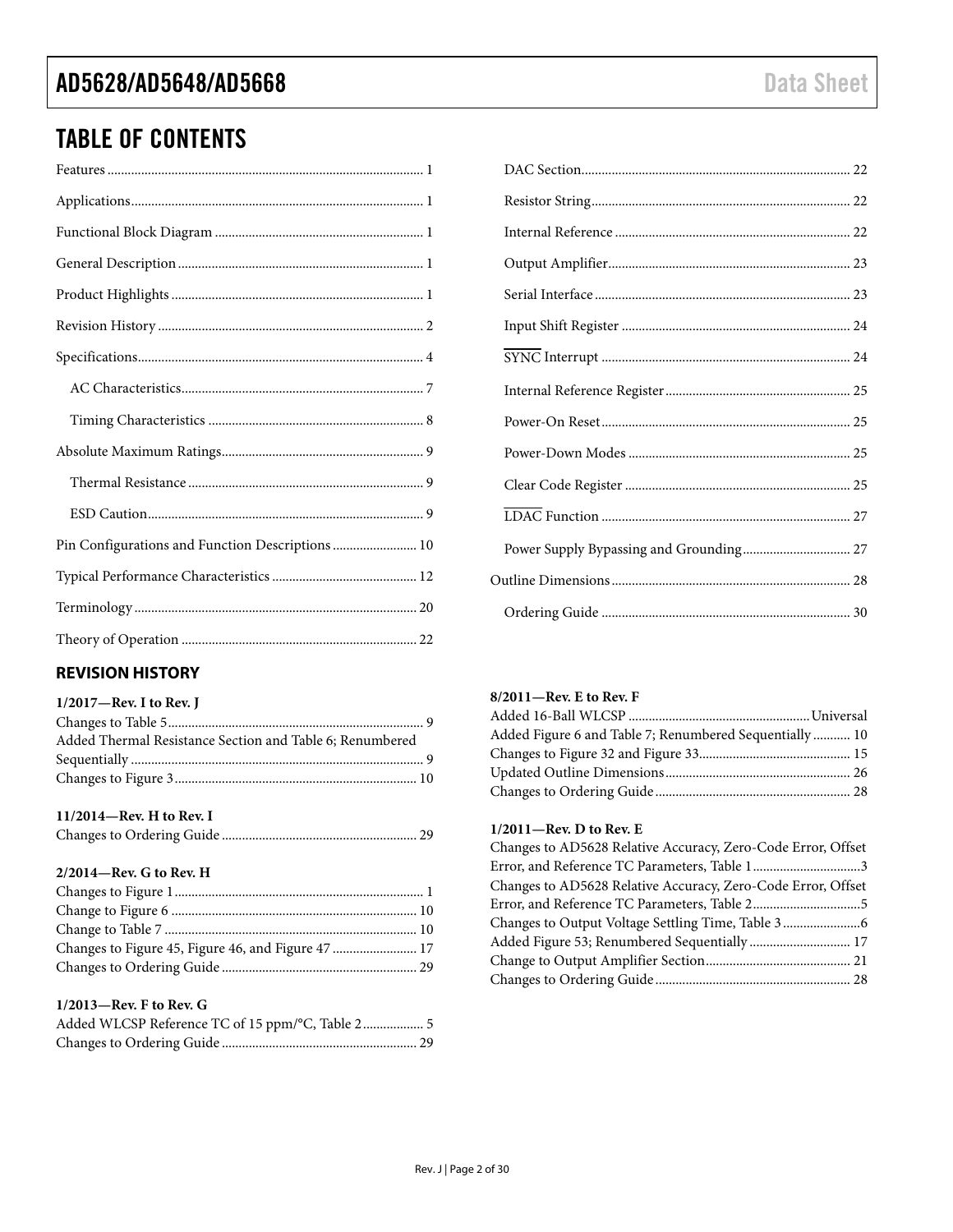#### **9/2010—Rev. C to Rev. D**

| Replaced Typical Performance Characteristics Section10 |  |
|--------------------------------------------------------|--|
|                                                        |  |
|                                                        |  |
|                                                        |  |
|                                                        |  |

### **1/2010—Rev. B to Rev. C**

### **2/2009—Rev. A to Rev. B**

| Changes to Reference Current Parameter, Table 1 and I <sub>DD</sub> |  |
|---------------------------------------------------------------------|--|
|                                                                     |  |
| Changes to Reference Current Parameter, Table 2 and I <sub>DD</sub> |  |
|                                                                     |  |
|                                                                     |  |

### **11/2005—Rev. 0 to Rev. A**

|--|

**10/2005—Revision 0: Initial Version**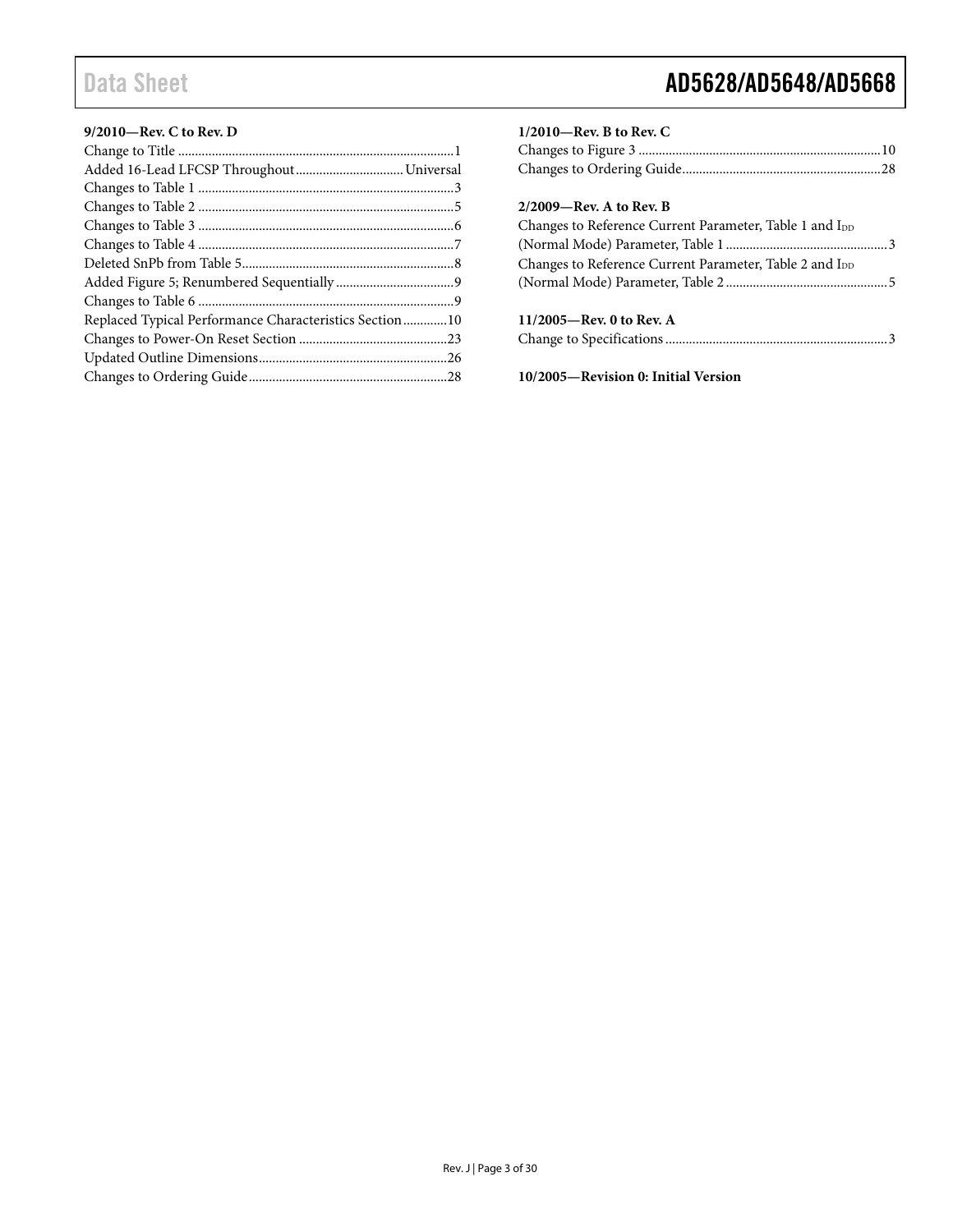# <span id="page-3-2"></span><span id="page-3-0"></span>**SPECIFICATIONS**

 $V_{DD} = 4.5$  V to 5.5 V,  $R_L = 2$  k $\Omega$  to GND,  $C_L = 200$  pF to GND,  $V_{REFIN} = V_{DD}$ . All specifications  $T_{MIN}$  to  $T_{MAX}$ , unless otherwise noted.

### <span id="page-3-1"></span>**Table 1.**

÷,

|                                                 | A Grade <sup>1</sup><br><b>B</b> Grade <sup>1</sup> |            |                        |       |                |                        |             |                                                   |
|-------------------------------------------------|-----------------------------------------------------|------------|------------------------|-------|----------------|------------------------|-------------|---------------------------------------------------|
| <b>Parameter</b>                                | Min                                                 | <b>Typ</b> | Max                    | Min   | <b>Typ</b>     | Max                    | Unit        | <b>Test Conditions/Comments</b>                   |
| <b>STATIC PERFORMANCE<sup>2</sup></b>           |                                                     |            |                        |       |                |                        |             |                                                   |
| AD5628                                          |                                                     |            |                        |       |                |                        |             |                                                   |
| Resolution                                      | 12                                                  |            |                        | 12    |                |                        | <b>Bits</b> |                                                   |
| <b>Relative Accuracy</b>                        |                                                     | ±0.5       | ±4                     |       | $\pm 0.5$      | ±1                     | <b>LSB</b>  | See Figure 9                                      |
| <b>Differential Nonlinearity</b>                |                                                     |            | ±0.25                  |       |                | ±0.25                  | <b>LSB</b>  | Guaranteed monotonic by design                    |
|                                                 |                                                     |            |                        |       |                |                        |             | (see Figure 12)                                   |
| AD5648                                          |                                                     |            |                        |       |                |                        |             |                                                   |
| Resolution                                      | 14                                                  |            |                        | 14    |                |                        | <b>Bits</b> |                                                   |
| Relative Accuracy                               |                                                     | ±2         | ±8                     |       | ±2             | ±4                     | <b>LSB</b>  | See Figure 8                                      |
| <b>Differential Nonlinearity</b>                |                                                     |            | ±0.5                   |       |                | ±0.5                   | <b>LSB</b>  | Guaranteed monotonic by design                    |
|                                                 |                                                     |            |                        |       |                |                        |             | (see Figure 11)                                   |
| AD5668                                          |                                                     |            |                        |       |                |                        |             |                                                   |
| Resolution                                      | 16                                                  |            |                        | 16    |                |                        | <b>Bits</b> |                                                   |
| <b>Relative Accuracy</b>                        |                                                     | ±8         | ±32                    |       | ±8             | ±16                    | <b>LSB</b>  | See Figure 7                                      |
| <b>Differential Nonlinearity</b>                |                                                     |            | ±1                     |       |                | ±1                     | <b>LSB</b>  | Guaranteed monotonic by design<br>(see Figure 10) |
| Zero-Code Error                                 |                                                     | 6          | 19                     |       | 6              | 19                     | mV          | All 0s loaded to DAC register (see Figure 26)     |
| Zero-Code Error Drift                           |                                                     | ±2         |                        |       | ±2             |                        | µV/°C       |                                                   |
| <b>Full-Scale Error</b>                         |                                                     | $-0.2$     | $-1$                   |       | $-0.2$         | $-1$                   | %FSR        | All 1s loaded to DAC register (see Figure 27)     |
| <b>Gain Error</b>                               |                                                     |            | ±1                     |       |                | ±1                     | %FSR        |                                                   |
| <b>Gain Temperature Coefficient</b>             |                                                     | ±2.5       |                        |       | ±2.5           |                        | ppm         | Of FSR/°C                                         |
| <b>Offset Error</b>                             |                                                     | ±6         | ±19                    |       | ±6             | ±19                    | mV          |                                                   |
| DC Power Supply Rejection Ratio                 |                                                     | -80        |                        |       | $-80$          |                        | dB          | $V_{DD} \pm 10\%$                                 |
| DC Crosstalk (External Reference)               |                                                     | 10         |                        |       | 10             |                        | μV          | Due to full-scale output change,                  |
|                                                 |                                                     |            |                        |       |                |                        |             | $R_L = 2 k\Omega$ to GND or $V_{DD}$              |
|                                                 |                                                     | 5          |                        |       | 5              |                        | $\mu V/mA$  | Due to load current change                        |
|                                                 |                                                     | 10         |                        |       | 10             |                        | μV          | Due to powering down (per channel)                |
| DC Crosstalk (Internal Reference)               |                                                     | 25         |                        |       | 25             |                        | μV          | Due to full-scale output change,                  |
|                                                 |                                                     |            |                        |       |                |                        |             | $R_L = 2 k\Omega$ to GND or $V_{DD}$              |
|                                                 |                                                     | 10         |                        |       | 10             |                        | $\mu V/mA$  | Due to load current change                        |
| OUTPUT CHARACTERISTICS <sup>3</sup>             |                                                     |            |                        |       |                |                        |             |                                                   |
| Output Voltage Range                            | 0                                                   |            | V <sub>DD</sub>        | 0     |                | <b>V<sub>DD</sub></b>  | V           |                                                   |
| Capacitive Load Stability                       |                                                     | 2          |                        |       | $\overline{2}$ |                        | nF          | $R_1 = \infty$                                    |
|                                                 |                                                     | 10         |                        |       | 10             |                        | nF          | $R_1 = 2 k\Omega$                                 |
| DC Output Impedance                             |                                                     | 0.5        |                        |       | 0.5            |                        | Ω           |                                                   |
| <b>Short-Circuit Current</b>                    |                                                     | 30         |                        |       | 30             |                        | mA          | $V_{DD} = 5 V$                                    |
| Power-Up Time                                   |                                                     | 4          |                        |       | 4              |                        | μs          | Coming out of power-down mode, $V_{DD} = 5 V$     |
| REFERENCE INPUTS                                |                                                     |            |                        |       |                |                        |             |                                                   |
| Reference Current                               |                                                     | 40         | 55                     |       | 40             | 55                     | μA          | $V_{REF} = V_{DD} = 5.5 V$ (per DAC channel)      |
| Reference Input Range                           | 0                                                   |            | <b>V</b> <sub>DD</sub> | 0     |                | <b>V</b> <sub>DD</sub> | v           |                                                   |
| Reference Input Impedance                       |                                                     | 14.6       |                        |       | 14.6           |                        | kΩ          |                                                   |
| REFERENCE OUTPUT                                |                                                     |            |                        |       |                |                        |             |                                                   |
| Output Voltage                                  |                                                     |            |                        |       |                |                        |             |                                                   |
| AD5628-2/AD5648-2/                              | 2.495                                               |            | 2.505                  | 2.495 |                | 2.505                  | V           | At ambient                                        |
| AD5668-2, AD5668-3<br>Reference TC <sup>3</sup> |                                                     |            | 10                     |       |                |                        | ppm/°C      | <b>TSSOP</b>                                      |
|                                                 |                                                     | 5<br>15    |                        |       | 5<br>5         | 10<br>10               | ppm/°C      | <b>LFCSP</b>                                      |
| Reference Output Impedance                      |                                                     | 7.5        |                        |       | 7.5            |                        | $k\Omega$   |                                                   |
|                                                 |                                                     |            |                        |       |                |                        |             |                                                   |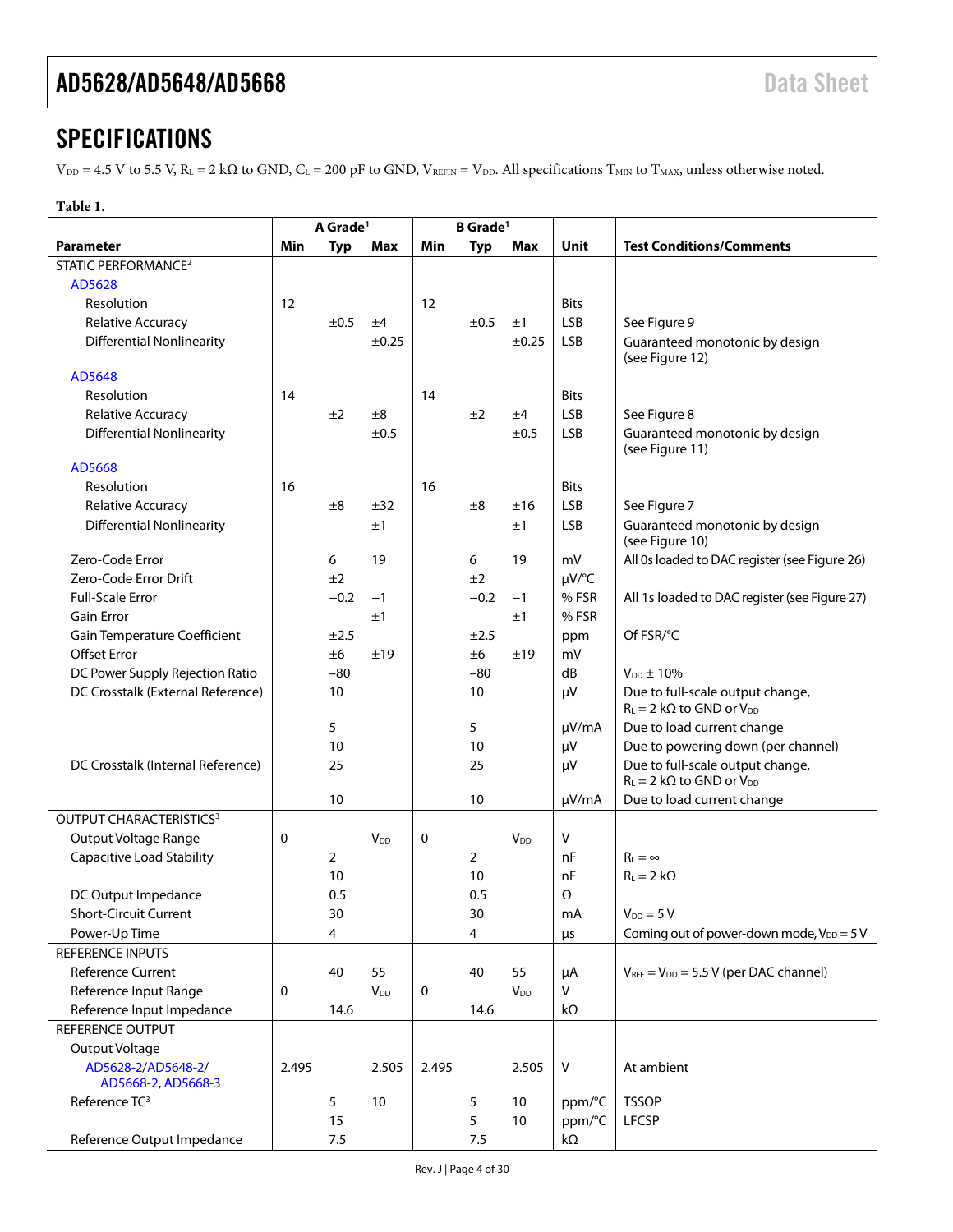<span id="page-4-0"></span>

|                                                     |             | A Grade <sup>1</sup> |     | <b>B</b> Grade <sup>1</sup> |            |      |             |                                                                            |
|-----------------------------------------------------|-------------|----------------------|-----|-----------------------------|------------|------|-------------|----------------------------------------------------------------------------|
| <b>Parameter</b>                                    | Min         | Typ                  | Max | Min                         | <b>Typ</b> | Max  | <b>Unit</b> | <b>Test Conditions/Comments</b>                                            |
| LOGIC INPUTS <sup>3</sup>                           |             |                      |     |                             |            |      |             |                                                                            |
| <b>Input Current</b>                                |             |                      | ±3  |                             |            | ±3   | μA          | All digital inputs                                                         |
| Input Low Voltage, VINL                             |             |                      | 0.8 |                             |            | 0.8  | V           | $V_{DD} = 5V$                                                              |
| Input High Voltage, VINH                            | 2           |                      |     | $\overline{2}$              |            |      | V           | $V_{DD} = 5V$                                                              |
| Pin Capacitance                                     |             | 3                    |     |                             | 3          |      | рF          |                                                                            |
| POWER REQUIREMENTS                                  |             |                      |     |                             |            |      |             |                                                                            |
| V <sub>DD</sub>                                     | 4.5         |                      | 5.5 | 4.5                         |            | 5.5  | V           | All digital inputs at 0 or $V_{DD}$ ,<br>DAC active, excludes load current |
| $I_{DD}$ (Normal Mode) <sup>4</sup>                 |             |                      |     |                             |            |      |             | $V_{H} = V_{DD}$ and $V_{H} = GND$                                         |
| $V_{DD} = 4.5 V$ to 5.5 V                           |             | 1.0                  | 1.5 |                             | 1.0        | 1.5  | mA          | Internal reference off                                                     |
| $V_{DD} = 4.5 V$ to 5.5 V                           | 2.25<br>1.8 |                      |     |                             | 1.7        | 2.25 | mA          | Internal reference on                                                      |
| I <sub>DD</sub> (All Power-Down Modes) <sup>5</sup> |             |                      |     |                             |            |      |             |                                                                            |
| $V_{DD} = 4.5 V$ to 5.5 V                           |             | 0.4                  |     |                             | 0.4        |      | μA          | $V_{IH} = V_{DD}$ and $V_{IL} = GND$                                       |

<sup>1</sup> Temperature range is −40°C to +105°C, typical at 25°C.

<sup>2</sup> Linearity calculated using a reduced code range o[f AD5628](http://www.analog.com/AD5628?doc=AD5628_5648_5668.pdf) (Code 32 to Code 4064)[, AD5648](http://www.analog.com/AD5648?doc=AD5628_5648_5668.pdf) (Code 128 to Code 16,256), an[d AD5668](http://www.analog.com/AD5668?doc=AD5628_5648_5668.pdf) (Code 512 to 65,024). Output unloaded.

<sup>3</sup> Guaranteed by design and characterization; not production tested.

<sup>4</sup> Interface inactive. All DACs active. DAC outputs unloaded.

<sup>5</sup> All eight DACs powered down.

l,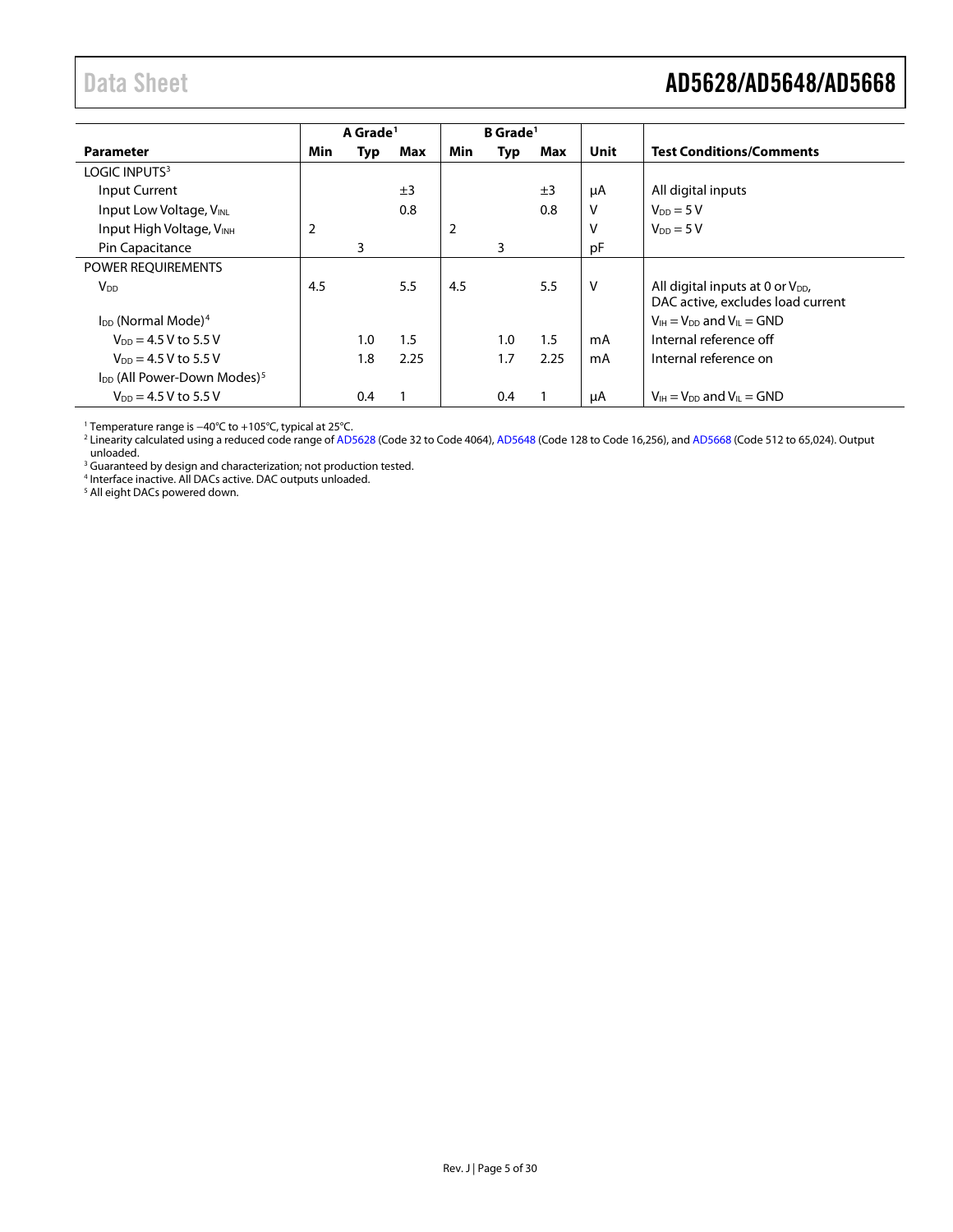$V_{DD} = 2.7$  V to 3.6 V,  $R_L = 2$  k $\Omega$  to GND,  $C_L = 200$  pF to GND,  $V_{REFIN} = V_{DD}$ . All specifications  $T_{MIN}$  to  $T_{MAX}$ , unless otherwise noted.

#### **Table 2.**

|                                                | A Grade <sup>1</sup> |                | <b>B</b> Grade <sup>1</sup> |       |                |                        |             |                                                                            |
|------------------------------------------------|----------------------|----------------|-----------------------------|-------|----------------|------------------------|-------------|----------------------------------------------------------------------------|
| Parameter                                      | Min                  | <b>Typ</b>     | Max                         | Min   | <b>Typ</b>     | Max                    | <b>Unit</b> | <b>Test Conditions/Comments</b>                                            |
| STATIC PERFORMANCE <sup>2</sup>                |                      |                |                             |       |                |                        |             |                                                                            |
| AD5628                                         |                      |                |                             |       |                |                        |             |                                                                            |
| Resolution                                     | 12                   |                |                             | 12    |                |                        | <b>Bits</b> |                                                                            |
| <b>Relative Accuracy</b>                       |                      | ±0.5           | ±4                          |       | ±0.5           | ±1                     | <b>LSB</b>  | See Figure 9                                                               |
| <b>Differential Nonlinearity</b>               |                      |                | ±0.25                       |       |                | ±0.25                  | <b>LSB</b>  | Guaranteed monotonic by design                                             |
|                                                |                      |                |                             |       |                |                        |             | (see Figure 12)                                                            |
| AD5648                                         |                      |                |                             |       |                |                        |             |                                                                            |
| Resolution                                     | 14                   |                |                             | 14    |                |                        | <b>Bits</b> |                                                                            |
| <b>Relative Accuracy</b>                       |                      | ±2             | ±8                          |       | ±2             | ±4                     | <b>LSB</b>  | See Figure 8                                                               |
| <b>Differential Nonlinearity</b>               |                      |                | ±0.5                        |       |                | ±0.5                   | <b>LSB</b>  | Guaranteed monotonic by design<br>(see Figure 11)                          |
| AD5668                                         |                      |                |                             |       |                |                        |             |                                                                            |
| Resolution                                     | 16                   |                |                             | 16    |                |                        | <b>Bits</b> |                                                                            |
| <b>Relative Accuracy</b>                       |                      | ±8             | ±32                         |       | ±8             | ±16                    | <b>LSB</b>  | See Figure 7                                                               |
| <b>Differential Nonlinearity</b>               |                      |                | ±1                          |       |                | ±1                     | <b>LSB</b>  | Guaranteed monotonic by design                                             |
|                                                |                      |                |                             |       |                |                        |             | (see Figure 10)                                                            |
| Zero-Code Error                                |                      | 6              | 19                          |       | 6              | 19                     | mV          | All 0s loaded to DAC register (see Figure 26)                              |
| Zero-Code Error Drift                          |                      | ±2             |                             |       | ±2             |                        | µV/°C       |                                                                            |
| <b>Full-Scale Error</b>                        |                      | $-0.2$         | $-1$                        |       | $-0.2$         | $-1$                   | %FSR        | All 1s loaded to DAC register (see Figure 27)                              |
| <b>Gain Error</b>                              |                      |                | ±1                          |       |                | ±1                     | %FSR        |                                                                            |
| <b>Gain Temperature Coefficient</b>            |                      | ±2.5           |                             |       | ±2.5           |                        | ppm         | Of FSR/°C                                                                  |
| <b>Offset Error</b>                            |                      | ±6             | ±19                         |       | ±6             | ±19                    | mV          |                                                                            |
| DC Power Supply Rejection Ratio <sup>3</sup>   |                      | $-80$          |                             |       | -80            |                        | dB          | $V_{DD}$ ± 10%                                                             |
| DC Crosstalk <sup>3</sup> (External Reference) |                      | 10             |                             |       | 10             |                        | μV          | Due to full-scale output change,                                           |
|                                                |                      |                |                             |       |                |                        |             | $R_L = 2 k\Omega$ to GND or $V_{DD}$                                       |
|                                                |                      | 5              |                             |       | 5              |                        | $\mu V/mA$  | Due to load current change                                                 |
|                                                |                      | 10             |                             |       | 10             |                        | μV          | Due to powering down (per channel)                                         |
| DC Crosstalk <sup>3</sup> (Internal Reference) |                      | 25             |                             |       | 25             |                        | μV          | Due to full-scale output change,<br>$R_{L} = 2 k\Omega$ to GND or $V_{DD}$ |
|                                                |                      | 10             |                             |       | 10             |                        | $\mu V/mA$  | Due to load current change                                                 |
| OUTPUT CHARACTERISTICS <sup>3</sup>            |                      |                |                             |       |                |                        |             |                                                                            |
| Output Voltage Range                           | 0                    |                | <b>V</b> <sub>DD</sub>      | 0     |                | $V_{DD}$               | V           |                                                                            |
| <b>Capacitive Load Stability</b>               |                      | $\overline{2}$ |                             |       | $\overline{2}$ |                        | nF          | $R_L = \infty$                                                             |
|                                                |                      | 10             |                             |       | 10             |                        | nF          | $R_L = 2 k\Omega$                                                          |
| DC Output Impedance                            |                      | 0.5            |                             |       | 0.5            |                        | Ω           |                                                                            |
| <b>Short-Circuit Current</b>                   |                      | 30             |                             |       | 30             |                        | mA          | $V_{DD} = 3 V$                                                             |
| Power-Up Time                                  |                      | 4              |                             |       | 4              |                        | μs          | Coming out of power-down mode,                                             |
|                                                |                      |                |                             |       |                |                        |             | $V_{DD} = 3 V$                                                             |
| <b>REFERENCE INPUTS</b>                        |                      |                |                             |       |                |                        |             |                                                                            |
| Reference Current                              |                      | 40             | 55                          |       | 40             | 55                     | μA          | $V_{REF} = V_{DD} = 5.5 V$ (per DAC channel)                               |
| Reference Input Range                          | 0                    |                | <b>V</b> <sub>DD</sub>      | 0     |                | <b>V</b> <sub>DD</sub> |             |                                                                            |
| Reference Input Impedance                      |                      | 14.6           |                             |       | 14.6           |                        | kΩ          |                                                                            |
| REFERENCE OUTPUT                               |                      |                |                             |       |                |                        |             |                                                                            |
| Output Voltage                                 |                      |                |                             |       |                |                        |             |                                                                            |
| AD5628/AD5648/AD5668-1                         | 1.247                |                | 1.253                       | 1.247 |                | 1.253                  | V           | At ambient                                                                 |
| Reference TC <sup>3</sup>                      |                      | 5              | 15                          |       | 5              | 15                     | ppm/°C      | <b>TSSOP</b>                                                               |
|                                                |                      | 15             |                             |       | 5              | 15                     | ppm/°C      | <b>LFCSP</b>                                                               |
|                                                |                      |                |                             |       | 15             |                        | ppm/°C      | <b>WLCSP</b>                                                               |
| Reference Output Impedance                     |                      | 7.5            |                             |       | 7.5            |                        | kΩ          |                                                                            |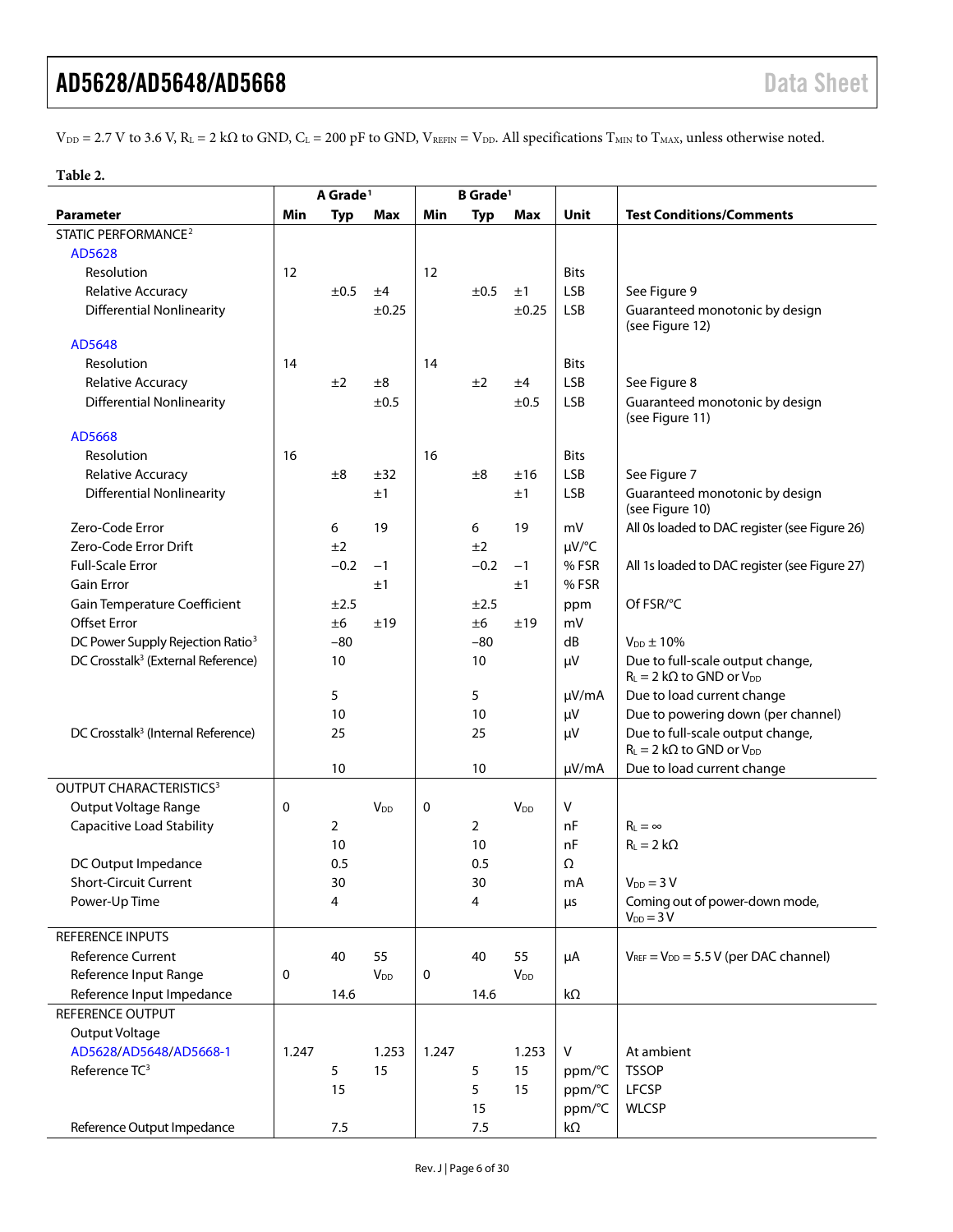<span id="page-6-1"></span>

|                                                     |     | A Grade <sup>1</sup> |      |                | B Grade <sup>1</sup> |      |              |                                                                            |
|-----------------------------------------------------|-----|----------------------|------|----------------|----------------------|------|--------------|----------------------------------------------------------------------------|
| <b>Parameter</b>                                    | Min | Typ                  | Max  | <b>Min</b>     | Typ                  | Max  | <b>Unit</b>  | <b>Test Conditions/Comments</b>                                            |
| LOGIC INPUTS <sup>3</sup>                           |     |                      |      |                |                      |      |              |                                                                            |
| Input Current                                       |     |                      | ±3   |                |                      | ±3   | μA           | All digital inputs                                                         |
| Input Low Voltage, VINL                             |     |                      | 0.8  |                |                      | 0.8  | v            | $V_{DD} = 3 V$                                                             |
| Input High Voltage, VINH                            | 2   |                      |      | $\overline{2}$ |                      |      | v            | $V_{DD} = 3V$                                                              |
| Pin Capacitance                                     |     | 3                    |      |                | 3                    |      | pF           |                                                                            |
| POWER REQUIREMENTS                                  |     |                      |      |                |                      |      |              |                                                                            |
| <b>V</b> <sub>DD</sub>                              | 2.7 |                      | 3.6  | 2.7            |                      | 3.6  | $\mathsf{V}$ | All digital inputs at 0 or $V_{DD}$ ,<br>DAC active, excludes load current |
| $I_{DD}$ (Normal Mode) <sup>4</sup>                 |     |                      |      |                |                      |      |              | $V_{IH} = V_{DD}$ and $V_{IL} = GND$                                       |
| $V_{DD} = 2.7 V$ to 3.6 V                           |     | 1.0                  | 1.5  |                | 1.0                  | 1.5  | mA           | Internal reference off                                                     |
| $V_{DD} = 2.7 V$ to 3.6 V                           |     | 1.8                  | 2.25 |                | 1.7                  | 2.25 | mA           | Internal reference on                                                      |
| I <sub>DD</sub> (All Power-Down Modes) <sup>5</sup> |     |                      |      |                |                      |      |              |                                                                            |
| $V_{DD} = 2.7 V$ to 3.6 V                           |     | 0.2                  |      |                | 0.2                  | 1    | μA           | $V_{H} = V_{DD}$ and $V_{II} = GND$                                        |

<sup>1</sup> Temperature range is −40°C to +105°C, typical at 25°C.

<sup>2</sup> Linearity calculated using a reduced code range o[f AD5628](http://www.analog.com/AD5628?doc=AD5628_5648_5668.pdf) (Code 32 to Code 4064)[, AD5648](http://www.analog.com/AD5648?doc=AD5628_5648_5668.pdf) (Code 128 to Code 16256), an[d AD5668](http://www.analog.com/AD5668?doc=AD5628_5648_5668.pdf) (Code 512 to 65024). Output unloaded.

<sup>3</sup> Guaranteed by design and characterization; not production tested.

<sup>4</sup> Interface inactive. All DACs active. DAC outputs unloaded.

<sup>5</sup> All eight DACs powered down.

### <span id="page-6-0"></span>**AC CHARACTERISTICS**

 $V_{DD}$  = 2.7 V to 5.5 V, R<sub>L</sub> = 2 kΩ to GND, C<sub>L</sub> = 200 pF to GND, V<sub>REFIN</sub> = V<sub>DD</sub>. All specifications T<sub>MIN</sub> to T<sub>MAX</sub>, unless otherwise noted.

| Table 3.                             |            |            |            |                |                                                                                  |
|--------------------------------------|------------|------------|------------|----------------|----------------------------------------------------------------------------------|
| Parameter <sup>1, 2</sup>            | <b>Min</b> | <b>Typ</b> | <b>Max</b> | <b>Unit</b>    | Test Conditions/Comments <sup>3</sup>                                            |
| Output Voltage Settling Time         |            | 2.5        | 7          | μs             | $\frac{1}{4}$ to $\frac{3}{4}$ scale settling to $\pm$ 2 LSB (16-bit resolution) |
| Slew Rate                            |            | 1.2        |            | $V/\mu s$      |                                                                                  |
| Digital-to-Analog Glitch Impulse     |            | 4          |            | $nV-S$         | 1 LSB (16-bit resolution) change around major carry (see Figure 42)              |
|                                      |            | 19         |            | $nV-S$         | From code 0xEA00 to code 0xE9FF (16-bit resolution)                              |
| Digital Feedthrough                  |            | 0.1        |            | nV-s           |                                                                                  |
| Digital Crosstalk                    |            | 0.2        |            | $nV-S$         |                                                                                  |
| <b>Analog Crosstalk</b>              |            | 0.4        |            | $nV-S$         |                                                                                  |
| DAC-to-DAC Crosstalk                 |            | 0.8        |            | nV-s           |                                                                                  |
| Multiplying Bandwidth                |            | 320        |            | kHz            | $V_{REF} = 2 V \pm 0.2 V p-p$                                                    |
| <b>Total Harmonic Distortion</b>     |            | $-80$      |            | dB             | $V_{REF}$ = 2 V $\pm$ 0.1 V p-p, frequency = 10 kHz                              |
| <b>Output Noise Spectral Density</b> |            | 120        |            | $nV/\sqrt{Hz}$ | DAC code = $0x8400(16-bit$ resolution), 1 kHz                                    |
|                                      |            | 100        |            | $nV/\sqrt{Hz}$ | DAC code = 0x8400(16-bit resolution), 10 kHz                                     |
| <b>Output Noise</b>                  |            | 12         |            | $\mu V$ p-p    | 0.1 Hz to 10 Hz, DAC code = $0x0000$                                             |
|                                      |            |            |            |                |                                                                                  |

<sup>1</sup> Guaranteed by design and characterization; not production tested.

<sup>2</sup> See th[e Terminology](#page-19-0) section.

<sup>3</sup> Temperature range is −40°C to +105°C, typical at 25°C.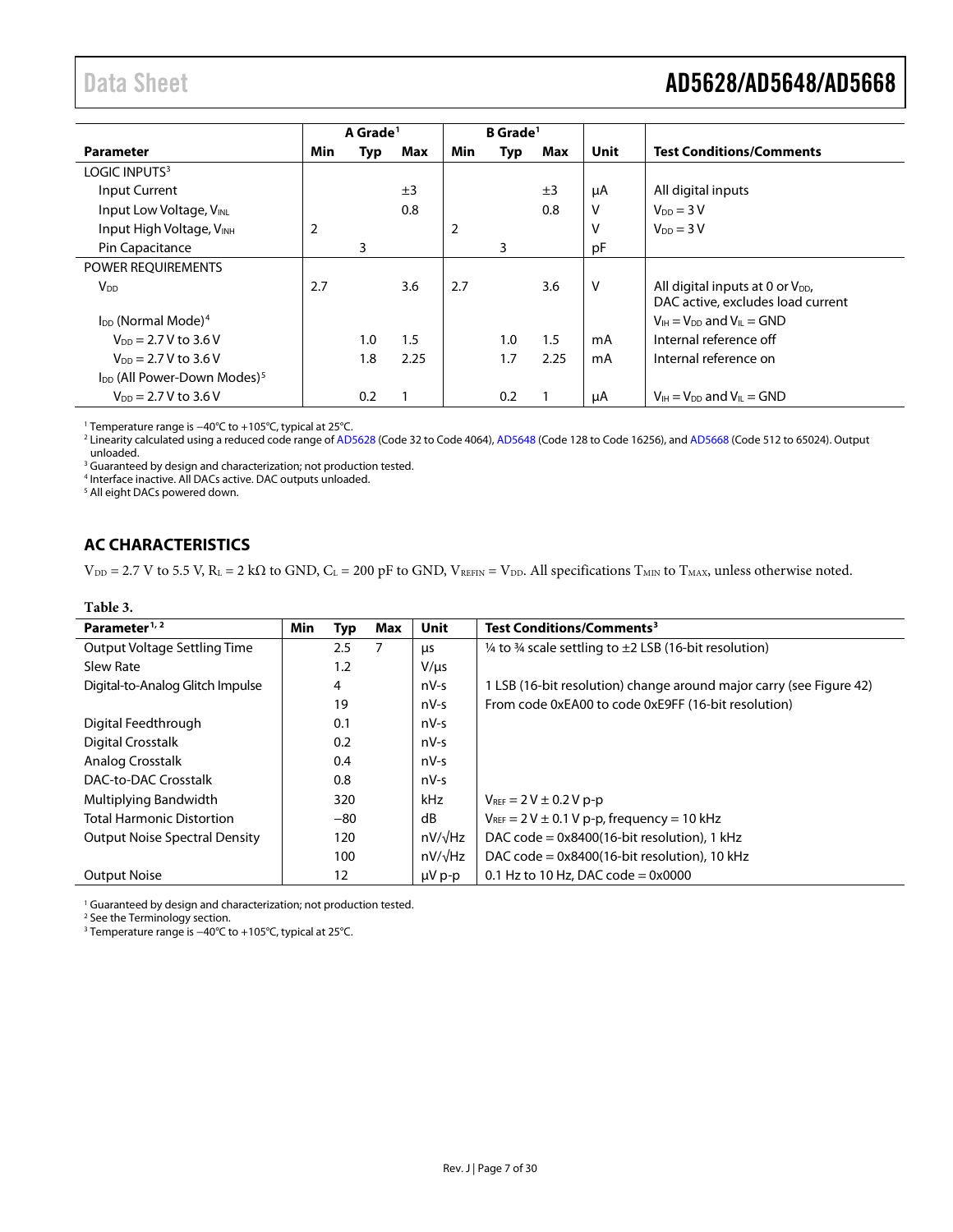### <span id="page-7-0"></span>**TIMING CHARACTERISTICS**

All input signals are specified with tr = tf = 1 ns/V (10% to 90% of  $V_{DD}$ ) and timed from a voltage level of ( $V_{IL} + V_{IH}$ )/2. Se[e Figure 2.](#page-7-1)  $V_{DD}$  = 2.7 V to 5.5 V. All specifications  $T_{MIN}$  to  $T_{MAX}$ , unless otherwise noted.

#### **Table 4.**

|                   | Limit at $T_{MIN}$ , $T_{MAX}$ |             |                                             |
|-------------------|--------------------------------|-------------|---------------------------------------------|
| <b>Parameter</b>  | $V_{DD}$ = 2.7 V to 5.5 V      | <b>Unit</b> | <b>Test Conditions/Comments</b>             |
| $t1$ <sup>1</sup> | 20                             | ns min      | SCLK cycle time                             |
| t <sub>2</sub>    | 8                              | ns min      | SCLK high time                              |
| t <sub>3</sub>    | 8                              | ns min      | <b>SCLK</b> low time                        |
| t <sub>4</sub>    | 13                             | ns min      | SYNC to SCLK falling edge set-up time       |
| t <sub>5</sub>    | 4                              | ns min      | Data set-up time                            |
| $t_{6}$           | 4                              | ns min      | Data hold time                              |
| t7                | 0                              | ns min      | SCLK falling edge to SYNC rising edge       |
| $t_8$             | 15                             | ns min      | Minimum SYNC high time                      |
| t9                | 13                             | ns min      | <b>SYNC</b> rising edge to SCLK fall ignore |
| $t_{10}$          | 0                              | ns min      | SCLK falling edge to SYNC fall ignore       |
| $t_{11}$          | 10                             | ns min      | LDAC pulse width low                        |
| $t_{12}$          | 15                             | ns min      | SCLK falling edge to LDAC rising edge       |
| $t_{13}$          | 5                              | ns min      | CLR pulse width low                         |
| $t_{14}$          | 0                              | ns min      | SCLK falling edge to LDAC falling edge      |
| $t_{15}$          | 300                            | ns typ      | CLR pulse activation time                   |

<sup>1</sup> Maximum SCLK frequency is 50 MHz at V<sub>DD</sub> = 2.7 V to 5.5 V. Guaranteed by design and characterization; not production tested.



#### <span id="page-7-1"></span>*Figure 2. Serial Write Operation*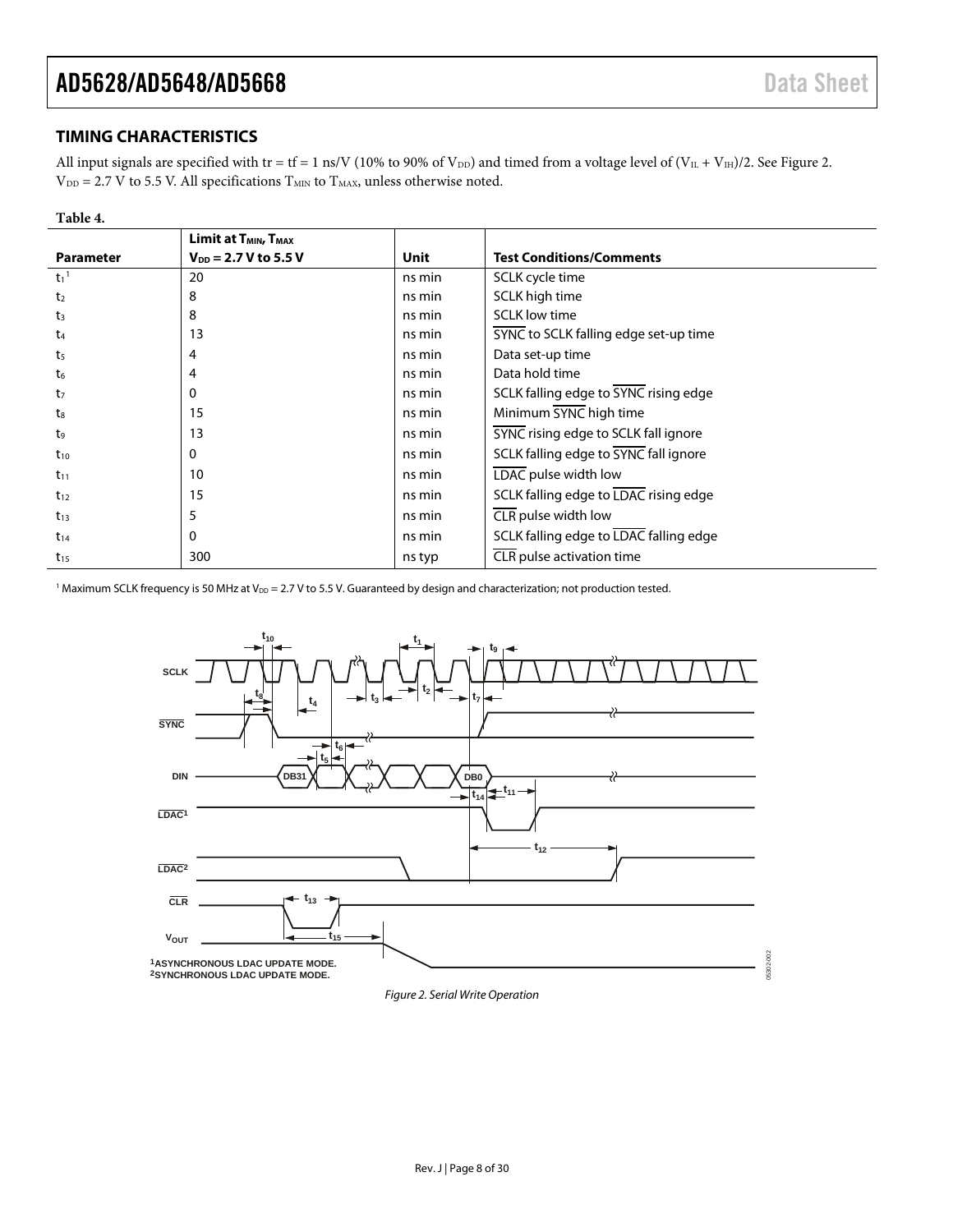# <span id="page-8-0"></span>ABSOLUTE MAXIMUM RATINGS

 $T_A = 25$ °C, unless otherwise noted.

#### **Table 5.**

| <b>Parameter</b>                           | Rating                              |
|--------------------------------------------|-------------------------------------|
| V <sub>DD</sub> to GND                     | $-0.3 V$ to $+7 V$                  |
| Digital Input Voltage to GND               | $-0.3$ V to V <sub>DD</sub> + 0.3 V |
| $V_{OUT}$ to GND                           | $-0.3$ V to $V_{DD}$ + 0.3 V        |
| <b>VREEIN/VREEQUIT TO GND</b>              | $-0.3$ V to V <sub>DD</sub> + 0.3 V |
| <b>Operating Temperature Range</b>         |                                     |
| Industrial                                 | $-40^{\circ}$ C to $+105^{\circ}$ C |
| Storage Temperature Range                  | $-65^{\circ}$ C to $+150^{\circ}$ C |
| Junction Temperature (T <sub>J MAX</sub> ) | $150^{\circ}$ C                     |
| Reflow Soldering Peak Temperature          |                                     |
| Pb Free                                    | $260^{\circ}$ C                     |

Stresses at or above those listed under Absolute Maximum Ratings may cause permanent damage to the product. This is a stress rating only; functional operation of the product at these or any other conditions above those indicated in the operational section of this specification is not implied. Operation beyond the maximum operating conditions for extended periods may affect product reliability.

### <span id="page-8-1"></span>**THERMAL RESISTANCE**

Thermal performance is directly linked to printed circuit board (PCB) design and operating environment. Careful attention to PCB thermal design is required.

#### **Table 6. Thermal Resistance**

| Package Type            | θja   | $\theta_{\text{JC}}$ | Unit |
|-------------------------|-------|----------------------|------|
| $RU-14$ <sup>1</sup>    | 121   | 35                   | °C/W |
| $RU-161$                | 113.5 | 35                   | °C/W |
| $CP-16-17^2$            | 50.6  | 30                   | °C/W |
| $CB-16-16$ <sup>1</sup> | 45    |                      | °C/W |

1 Thermal impedance simulated values are based on JEDEC 2S2P thermal test board. See JEDEC JESD51.

2 Thermal impedance simulated values are based on JEDEC 2S2P thermal test board with nine thermal vias. See JEDEC JESD51.

### <span id="page-8-2"></span>**ESD CAUTION**



ESD (electrostatic discharge) sensitive device. Charged devices and circuit boards can discharge without detection. Although this product features patented or proprietary protection circuitry, damage may occur on devices subjected to high energy ESD. Therefore, proper ESD precautions should be taken to avoid performance degradation or loss of functionality.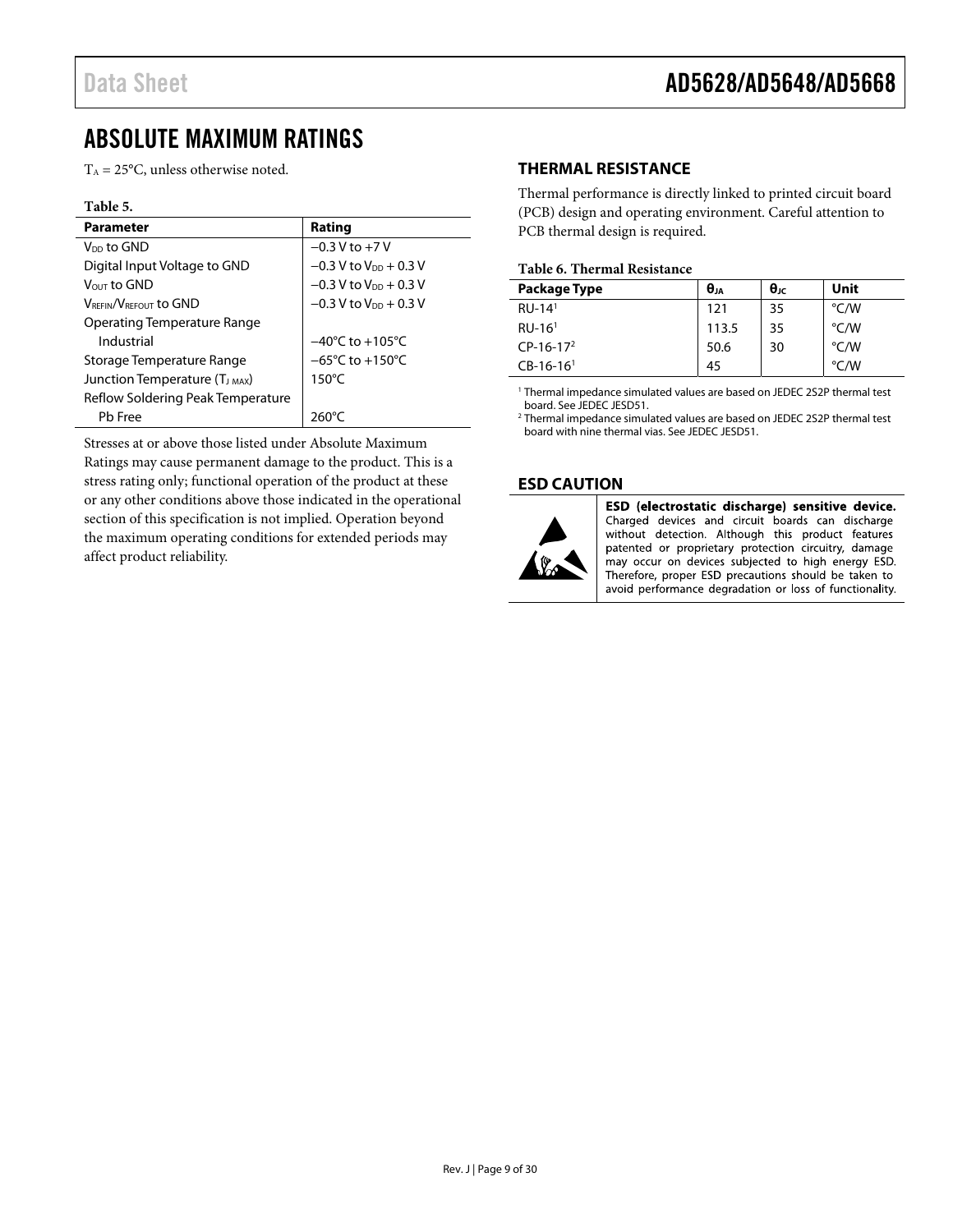# <span id="page-9-0"></span>PIN CONFIGURATIONS AND FUNCTION DESCRIPTIONS



#### **Table 7. Pin Function Descriptions**

| Pin No.                  |                         |                         |                                      |                                                                                                                                                                                                                                                                                                                                                                                                                                           |
|--------------------------|-------------------------|-------------------------|--------------------------------------|-------------------------------------------------------------------------------------------------------------------------------------------------------------------------------------------------------------------------------------------------------------------------------------------------------------------------------------------------------------------------------------------------------------------------------------------|
| 14-Lead<br><b>TSSOP</b>  | 16-Lead<br><b>TSSOP</b> | 16-Lead<br><b>LFCSP</b> | <b>Mnemonic</b>                      | <b>Description</b>                                                                                                                                                                                                                                                                                                                                                                                                                        |
| <b>Not</b><br>applicable | $\mathbf{1}$            | 15                      | <b>LDAC</b>                          | Pulsing this pin low allows any or all DAC registers to be updated if the input registers<br>have new data. This allows all DAC outputs to simultaneously update. Alternatively,<br>this pin can be tied permanently low.                                                                                                                                                                                                                 |
| $\mathbf{1}$             | $\overline{2}$          | 16                      | <b>SYNC</b>                          | Active Low Control Input. This is the frame synchronization signal for the input data.<br>When SYNC goes low, it powers on the SCLK and DIN buffers and enables the input<br>shift register. Data is transferred in on the falling edges of the next 32 clocks. If SYNC<br>is taken high before the $32^{nd}$ falling edge, the rising edge of $\overline{SYNC}$ acts as an interrupt<br>and the write sequence is ignored by the device. |
| 2                        | 3                       | $\mathbf{1}$            | <b>V<sub>DD</sub></b>                | Power Supply Input. These parts can be operated from 2.7 V to 5.5 V, and the supply<br>should be decoupled with a 10 $\mu$ F capacitor in parallel with a 0.1 $\mu$ F capacitor to GND.                                                                                                                                                                                                                                                   |
| 3                        | 4                       | $\overline{2}$          | <b>VOUTA</b>                         | Analog Output Voltage from DAC A. The output amplifier has rail-to-rail operation.                                                                                                                                                                                                                                                                                                                                                        |
| 11                       | 13                      | 11                      | <b>VourB</b>                         | Analog Output Voltage from DAC B. The output amplifier has rail-to-rail operation.                                                                                                                                                                                                                                                                                                                                                        |
| 4                        | 5                       | 3                       | <b>VoutC</b>                         | Analog Output Voltage from DAC C. The output amplifier has rail-to-rail operation.                                                                                                                                                                                                                                                                                                                                                        |
| 10                       | 12                      | 10                      | <b>VOUTD</b>                         | Analog Output Voltage from DAC D. The output amplifier has rail-to-rail operation.                                                                                                                                                                                                                                                                                                                                                        |
| $\overline{7}$           | 8                       | 6                       | V <sub>RFFIN</sub><br><b>VREFOUT</b> | The AD5628/AD5648/AD5668 have a common pin for reference input and reference<br>output. When using the internal reference, this is the reference output pin. When<br>using an external reference, this is the reference input pin. The default for this pin is as<br>a reference input.                                                                                                                                                   |
| <b>Not</b><br>applicable | 9                       | 7                       | CLR                                  | Asynchronous Clear Input. The CLR input is falling edge sensitive. When CLR is low, all<br>LDAC pulses are ignored. When CLR is activated, the input register and the DAC<br>register are updated with the data contained in the $\overline{\text{CLR}}$ code register-zero,<br>midscale, or full scale. Default setting clears the output to 0V.                                                                                         |
| 5                        | 6                       | 4                       | <b>VoutE</b>                         | Analog Output Voltage from DAC E. The output amplifier has rail-to-rail operation.                                                                                                                                                                                                                                                                                                                                                        |
| 9                        | 11                      | 9                       | <b>VourF</b>                         | Analog Output Voltage from DAC F. The output amplifier has rail-to-rail operation.                                                                                                                                                                                                                                                                                                                                                        |
| 6                        | $\overline{7}$          | 5                       | $V_{\text{OUT}}G$                    | Analog Output Voltage from DAC G. The output amplifier has rail-to-rail operation.                                                                                                                                                                                                                                                                                                                                                        |
| 8                        | 10                      | 8                       | VoutH                                | Analog Output Voltage from DAC H. The output amplifier has rail-to-rail operation.                                                                                                                                                                                                                                                                                                                                                        |
| 12                       | 14                      | 12                      | <b>GND</b>                           | Ground Reference Point for All Circuitry on the Part.                                                                                                                                                                                                                                                                                                                                                                                     |
| 13                       | 15                      | 13                      | <b>DIN</b>                           | Serial Data Input. This device has a 32-bit shift register. Data is clocked into the<br>register on the falling edge of the serial clock input.                                                                                                                                                                                                                                                                                           |
| 14                       | 16                      | 14                      | <b>SCLK</b>                          | Serial Clock Input. Data is clocked into the input shift register on the falling edge of<br>the serial clock input. Data can be transferred at rates of up to 50 MHz.                                                                                                                                                                                                                                                                     |
| Not<br>applicable        | Not<br>applicable       | EPAD                    | <b>EPAD</b>                          | It is recommended that the exposed paddle be soldered to the ground plane.                                                                                                                                                                                                                                                                                                                                                                |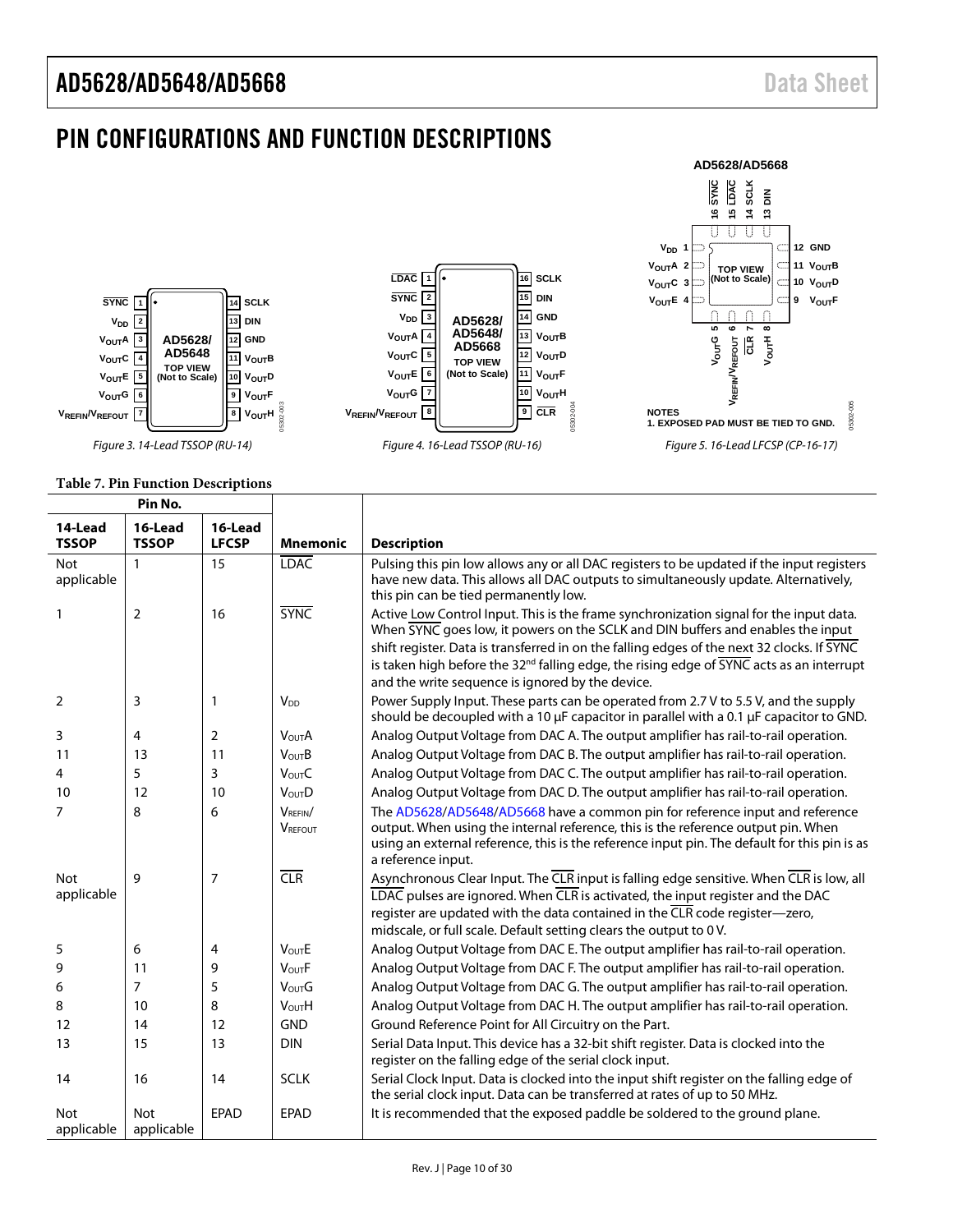

Figure 6. 16-Ball WLCSP (CB-16-16)

#### **Table 8. 16-Ball WLCSP Pin Function Descriptions**

| Pin. No.       | <b>Mnemonic</b>       | <b>Description</b>                                                                                                                                                                                                                                                                                                         |
|----------------|-----------------------|----------------------------------------------------------------------------------------------------------------------------------------------------------------------------------------------------------------------------------------------------------------------------------------------------------------------------|
| <b>B2</b>      | <b>LDAC</b>           | Pulsing this pin low allows any or all DAC registers to be updated if the input registers have new data. This allows<br>all DAC outputs to simultaneously update. Alternatively, this pin can be tied permanently low.                                                                                                     |
| A4             | <b>SYNC</b>           | Active Low Control Input. This is the frame synchronization signal for the input data. When SYNC goes low, it                                                                                                                                                                                                              |
|                |                       | powers on the SCLK and DIN buffers and enables the input shift register. Data is transferred in on the falling edges<br>of the next 32 clocks. If SYNC is taken high before the 32 <sup>nd</sup> falling edge, the rising edge of SYNC acts as an<br>interrupt and the write sequence is ignored by the device.            |
| B <sub>3</sub> | <b>V<sub>DD</sub></b> | Power Supply Input. These parts can be operated from 2.7 V to 5.5 V, and the supply should be decoupled with a<br>10 µF capacitor in parallel with a 0.1 µF capacitor to GND.                                                                                                                                              |
| B <sub>4</sub> | <b>VOUTA</b>          | Analog Output Voltage from DAC A. The output amplifier has rail-to-rail operation.                                                                                                                                                                                                                                         |
| <b>B1</b>      | <b>VOUTB</b>          | Analog Output Voltage from DAC B. The output amplifier has rail-to-rail operation.                                                                                                                                                                                                                                         |
| C <sub>4</sub> | <b>VOUTC</b>          | Analog Output Voltage from DAC C. The output amplifier has rail-to-rail operation.                                                                                                                                                                                                                                         |
| C <sub>2</sub> | <b>VourD</b>          | Analog Output Voltage from DAC D. The output amplifier has rail-to-rail operation.                                                                                                                                                                                                                                         |
| D <sub>3</sub> | <b>VREFIN/VREFOUT</b> | The AD5628/AD5648/AD5668 have a common pin for reference input and reference output. When using the<br>internal reference, this is the reference output pin. When using an external reference, this is the reference input<br>pin. The default for this pin is as a reference input.                                       |
| D <sub>2</sub> | CLR                   | Asynchronous Clear Input. The CLR input is falling edge sensitive. When CLR is low, all LDAC pulses are ignored.<br>When CLR is activated, the input register and the DAC register are updated with the data contained in the CLR<br>code register-zero, midscale, or full scale. Default setting clears the output to 0V. |
| C <sub>3</sub> | <b>VoutE</b>          | Analog Output Voltage from DAC E. The output amplifier has rail-to-rail operation.                                                                                                                                                                                                                                         |
| C1             | $V_{\text{OUT}}F$     | Analog Output Voltage from DAC F. The output amplifier has rail-to-rail operation.                                                                                                                                                                                                                                         |
| D <sub>4</sub> | <b>VourG</b>          | Analog Output Voltage from DAC G. The output amplifier has rail-to-rail operation.                                                                                                                                                                                                                                         |
| D <sub>1</sub> | <b>VOUTH</b>          | Analog Output Voltage from DAC H. The output amplifier has rail-to-rail operation.                                                                                                                                                                                                                                         |
| A1             | <b>GND</b>            | Ground Reference Point for All Circuitry on the Part.                                                                                                                                                                                                                                                                      |
| A <sub>3</sub> | <b>DIN</b>            | Serial Data Input. This device has a 32-bit shift register. Data is clocked into the register on the falling edge of the<br>serial clock input.                                                                                                                                                                            |
| A2             | <b>SCLK</b>           | Serial Clock Input. Data is clocked into the input shift register on the falling edge of the serial clock input. Data can<br>be transferred at rates of up to 50 MHz.                                                                                                                                                      |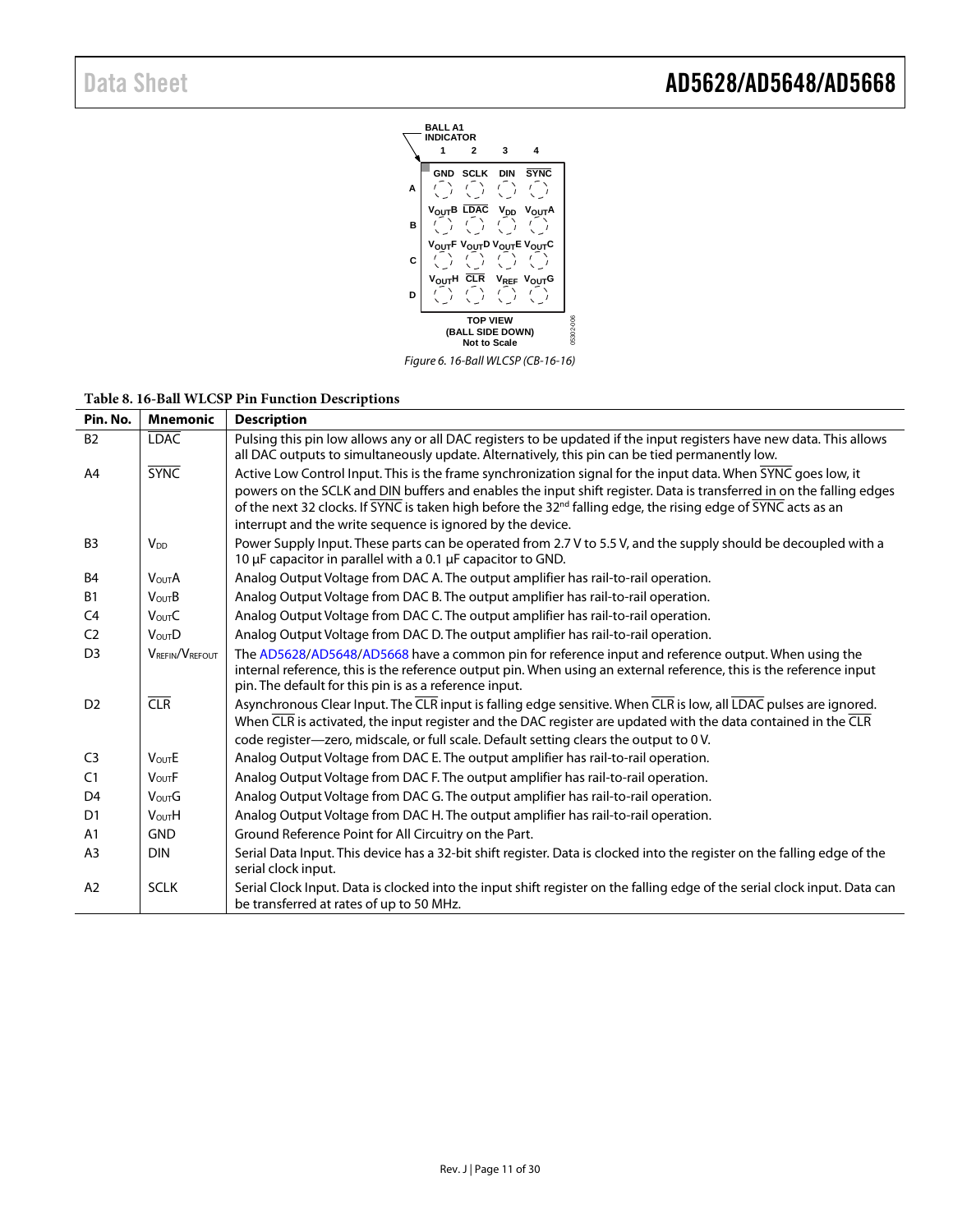# <span id="page-11-0"></span>TYPICAL PERFORMANCE CHARACTERISTICS



<span id="page-11-5"></span>

<span id="page-11-4"></span><span id="page-11-2"></span>*Figure 8. IN[L AD5648—](http://www.analog.com/AD5648?doc=AD5628_5648_5668.pdf)External Reference*

<span id="page-11-3"></span><span id="page-11-1"></span>

<span id="page-11-6"></span>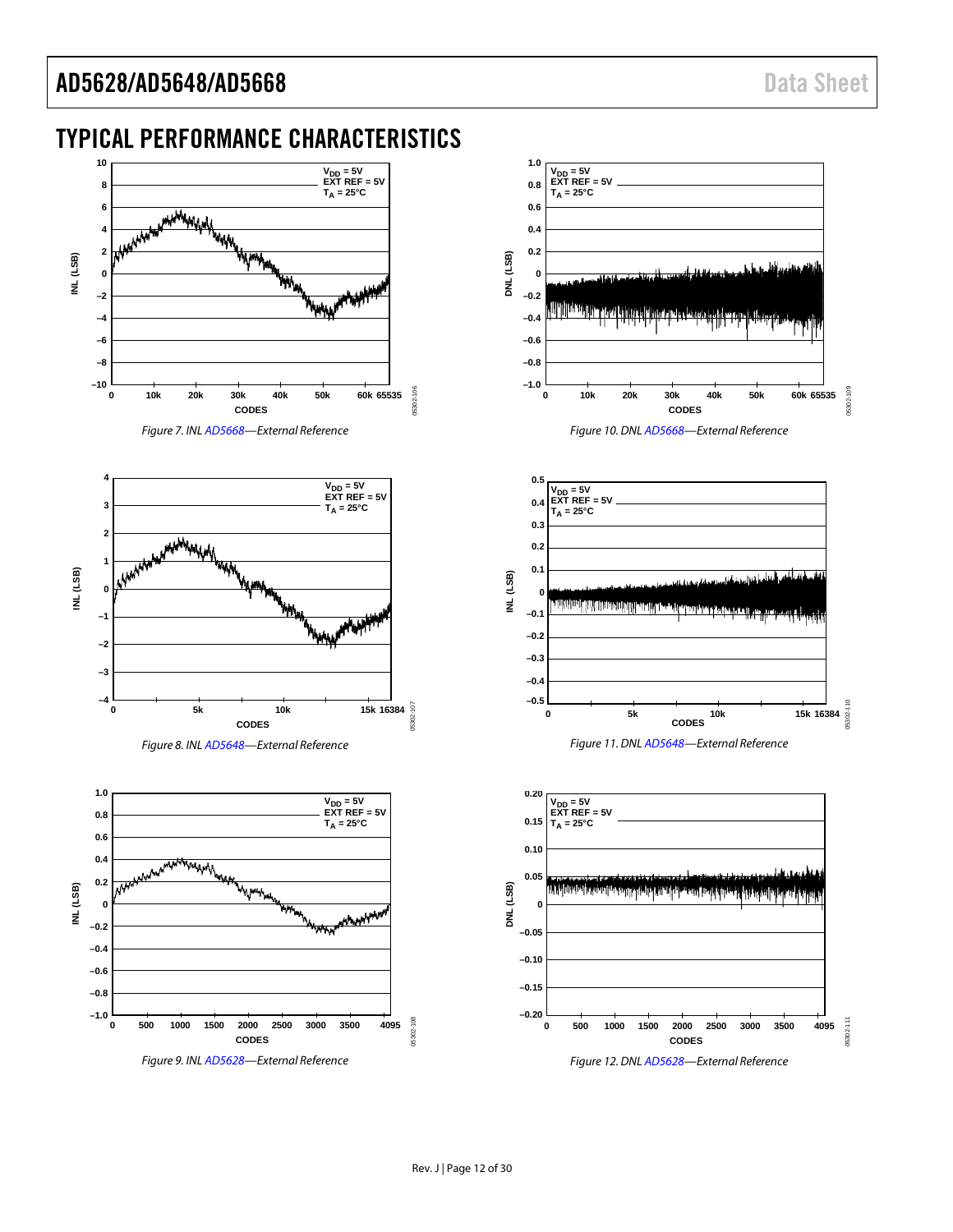<span id="page-12-3"></span><span id="page-12-2"></span><span id="page-12-1"></span><span id="page-12-0"></span>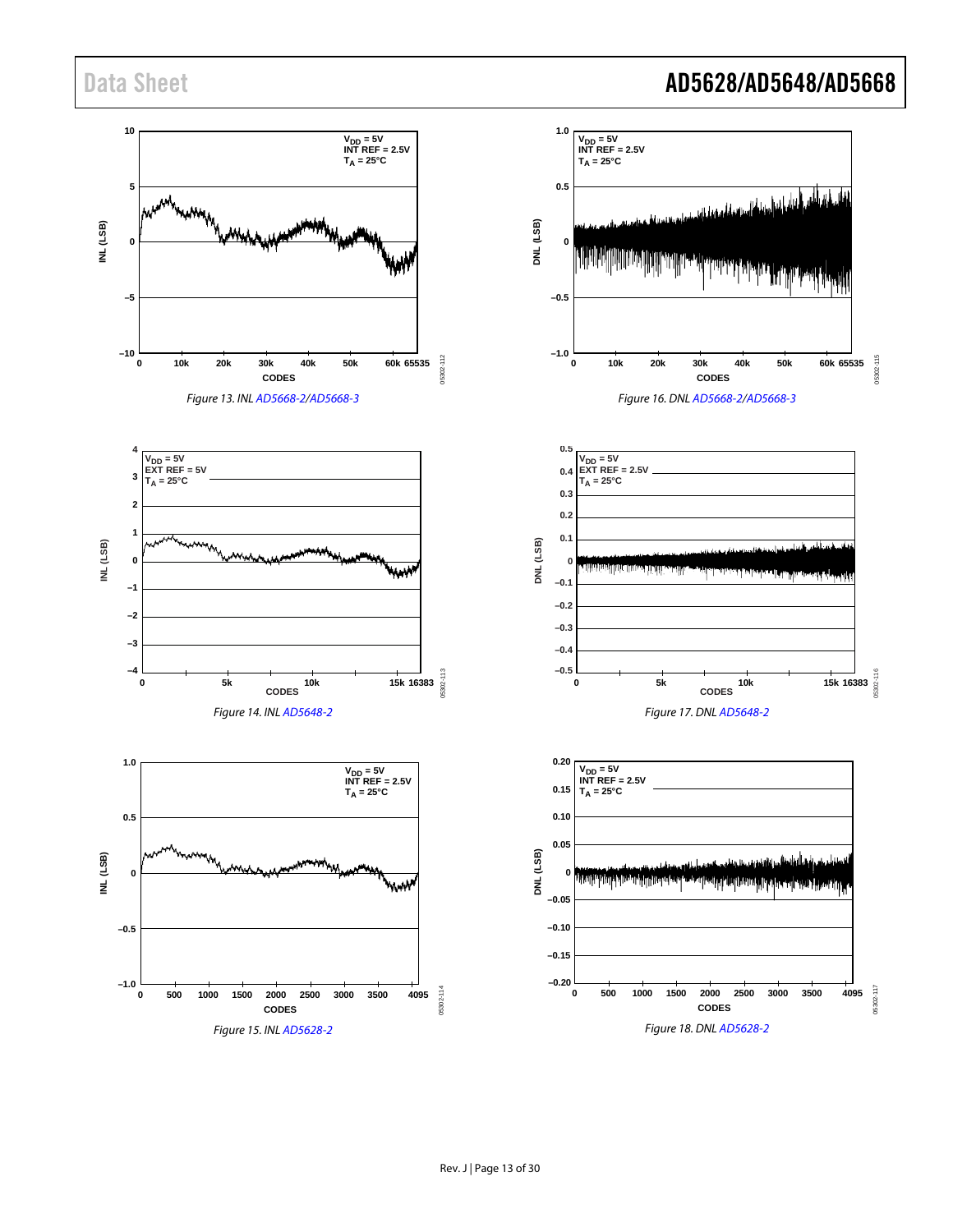<span id="page-13-3"></span><span id="page-13-2"></span><span id="page-13-1"></span><span id="page-13-0"></span>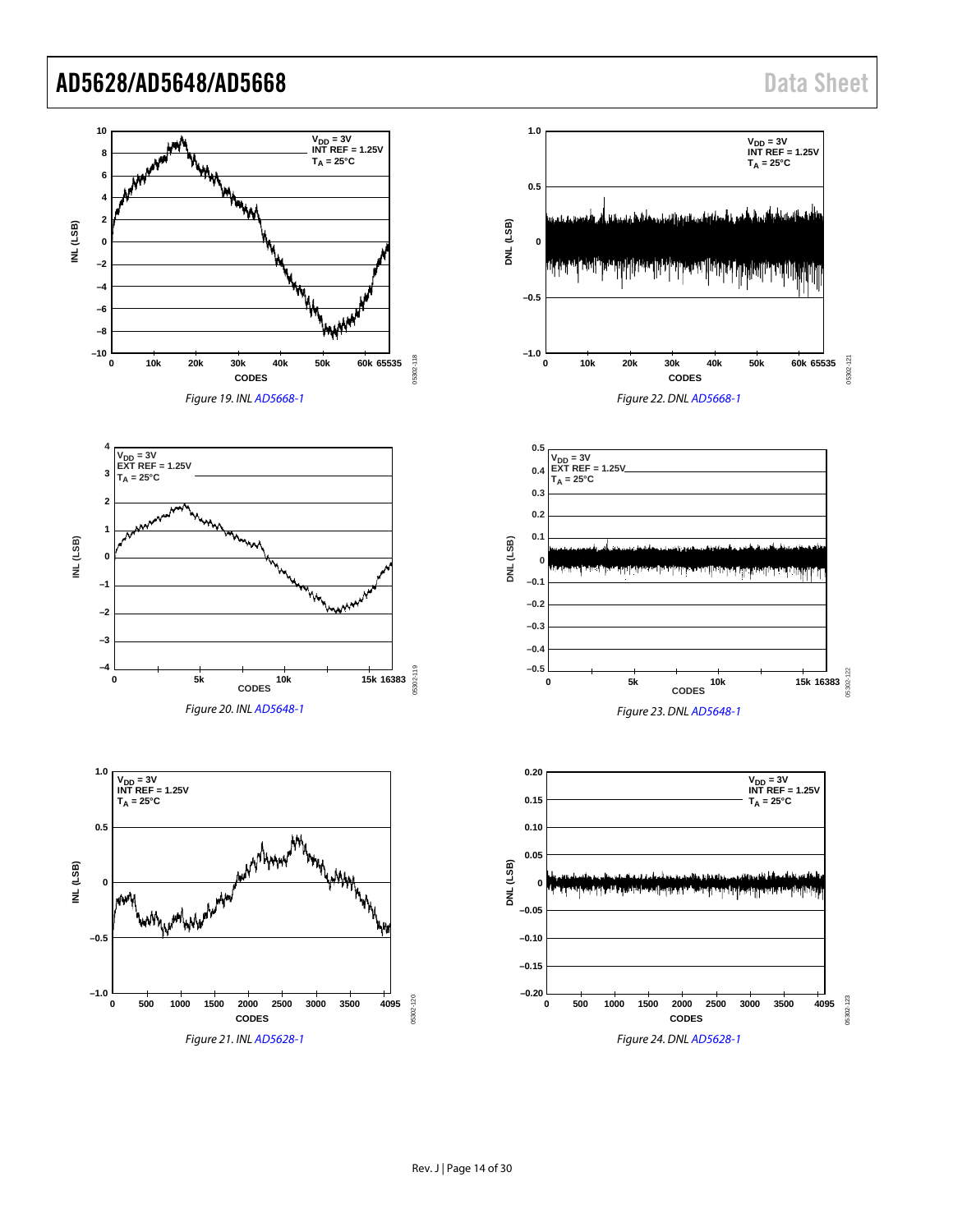

<span id="page-14-3"></span>

<span id="page-14-0"></span>



<span id="page-14-1"></span>*Figure 27. Gain Error and Full-Scale Error vs. Supply Voltage*



<span id="page-14-2"></span>*Figure 28. Zero-Scale Error and Offset Error vs. Supply Voltage*



*Figure 29. IDD Histogram with External Reference*



*Figure 30. IDD Histogram with Internal Reference*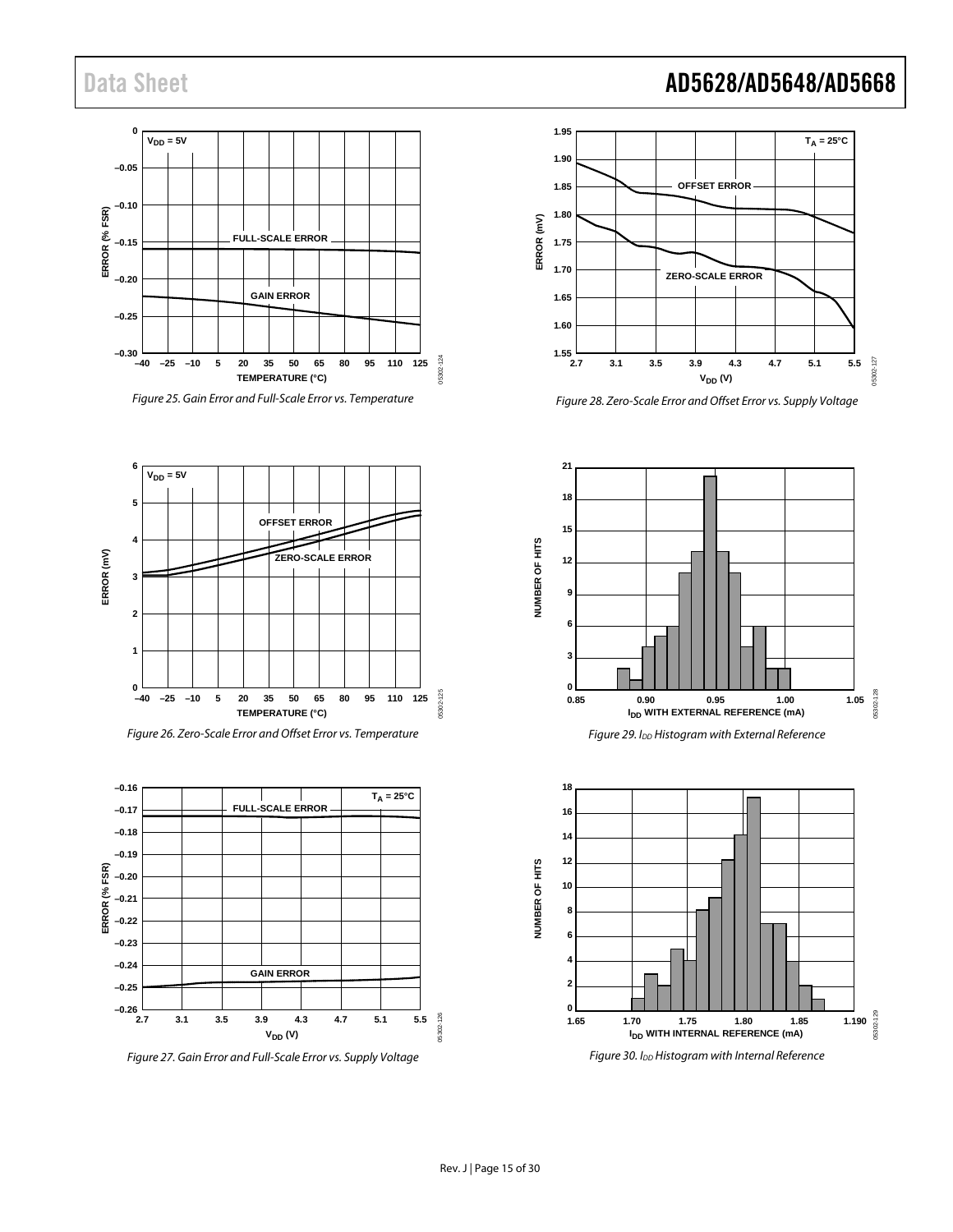



<span id="page-15-0"></span>*Figure 32[. AD5668-2/AD5668-3](http://www.analog.com/AD5668?doc=AD5628_5648_5668.pdf) Source and Sink Capability*



<span id="page-15-1"></span>*Figure 33[. AD5668-1](http://www.analog.com/AD5668?doc=AD5628_5648_5668.pdf) Source and Sink Capability*









*Figure 36. Supply Current vs. Supply Voltage*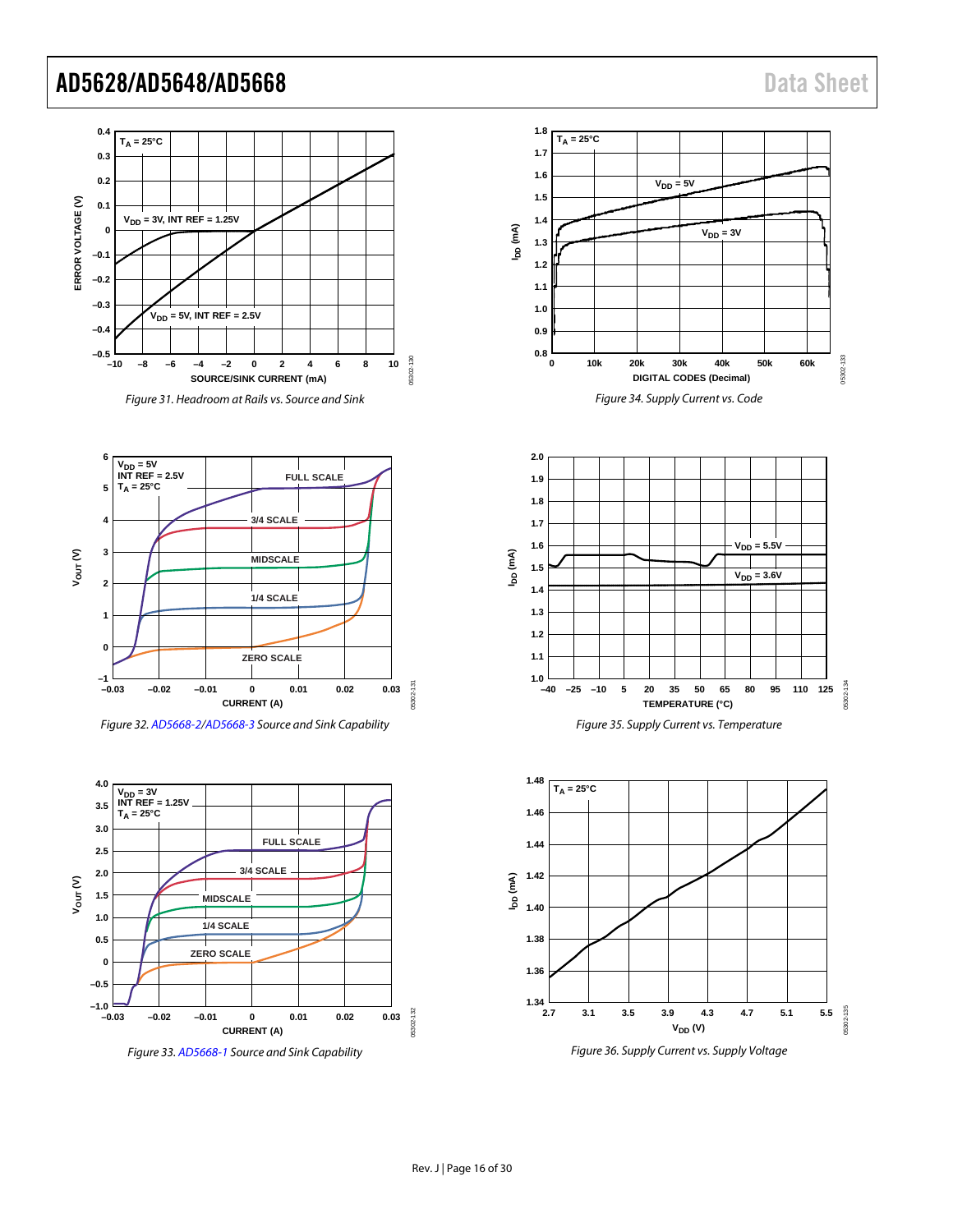















<span id="page-16-1"></span><span id="page-16-0"></span>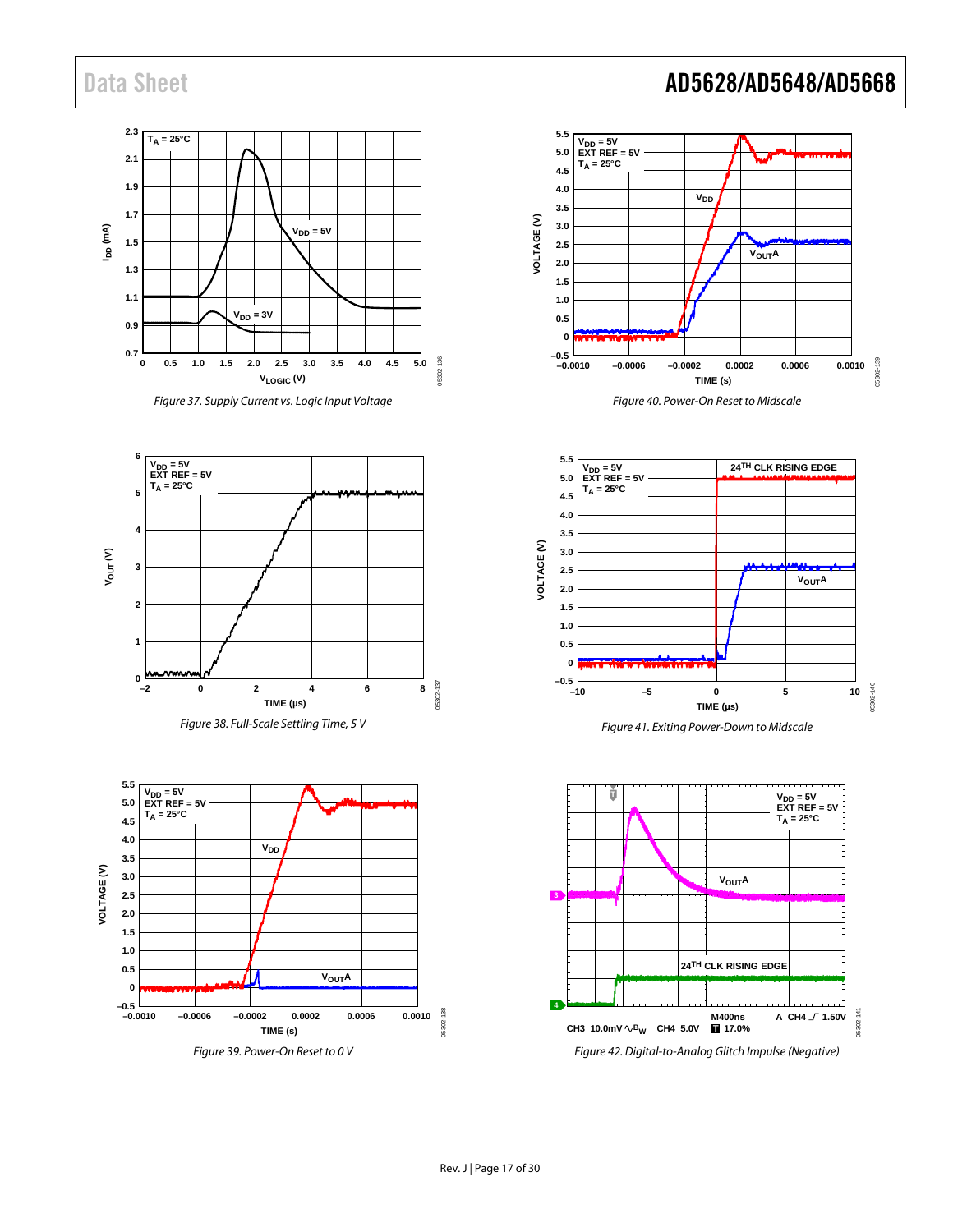







*Figure 45. 0.1 Hz to 10 Hz Output Noise Plot, External Reference*



*Figure 46. 0.1 Hz to 10 Hz Output Noise Plot, External Reference*







*Figure 48. Noise Spectral Density, Internal Reference*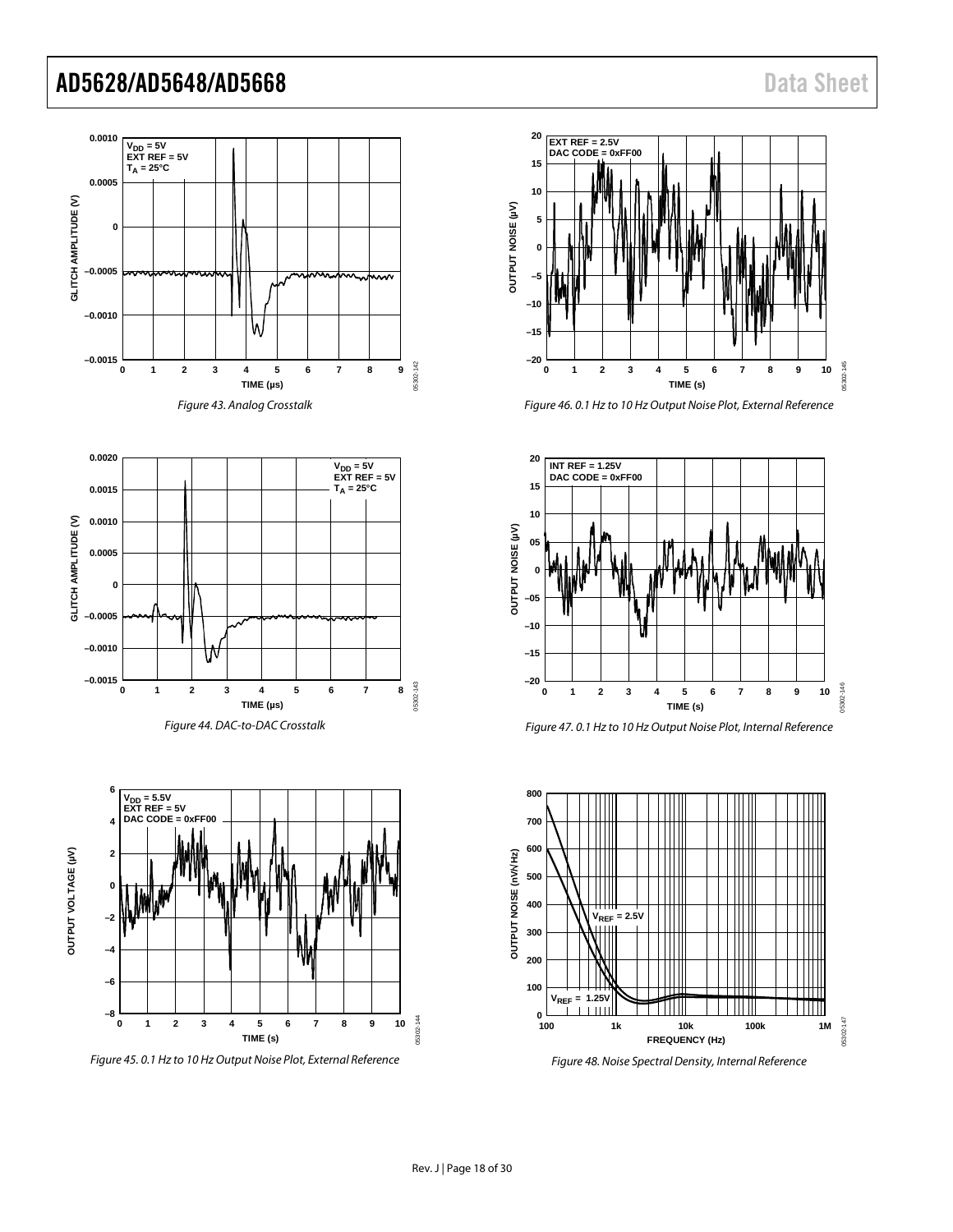







<span id="page-18-0"></span>





*Figure 53. 1.25 V Reference Temperature Coefficient vs. Temperature*



*Figure 54. 2.5 V Reference Temperature Coefficient vs. Temperature*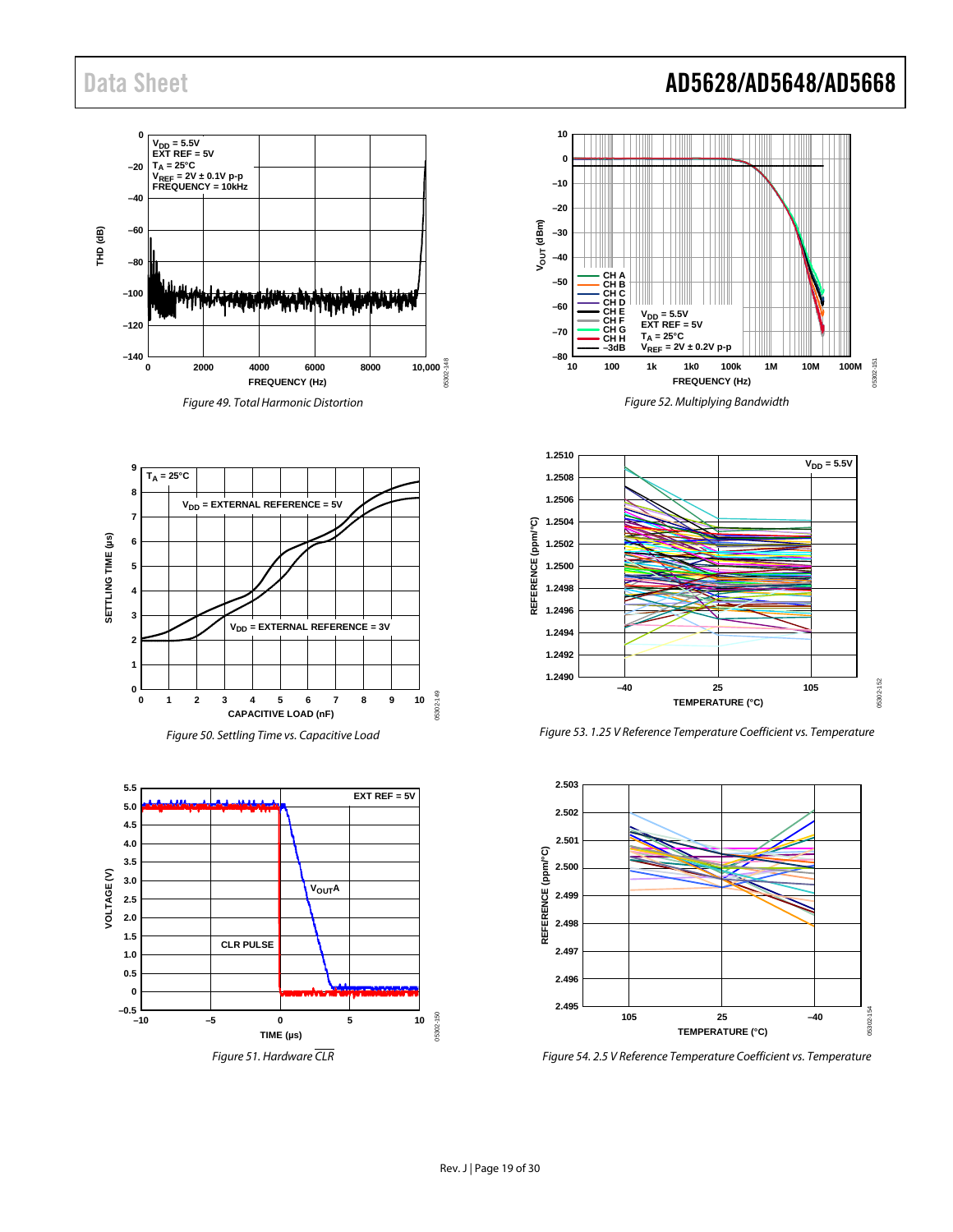#### <span id="page-19-0"></span>**Relative Accuracy**

For the DAC, relative accuracy, or integral nonlinearity (INL), is a measure of the maximum deviation in LSBs from a straight line passing through the endpoints of the DAC transfer function. [Figure 7](#page-11-5) to [Figure 9,](#page-11-1) [Figure 13](#page-12-0) to [Figure 15,](#page-12-1) an[d Figure 19](#page-13-0) to [Figure 21](#page-13-1) show plots of typical INL vs. code.

#### **Differential Nonlinearity**

Differential nonlinearity (DNL) is the difference between the measured change and the ideal 1 LSB change between any two adjacent codes. A specified differential nonlinearity of ±1 LSB maximum ensures monotonicity. This DAC is guaranteed monotonic by design[. Figure 10](#page-11-6) to [Figure 12,](#page-11-2) [Figure 16](#page-12-2) to [Figure 18,](#page-12-3)  an[d Figure 22](#page-13-2) to [Figure 24](#page-13-3) show plots of typical DNL vs. code.

#### **Offset Error**

Offset error is a measure of the difference between the actual  $V<sub>OUT</sub>$  and the ideal  $V<sub>OUT</sub>$ , expressed in millivolts in the linear region of the transfer function. Offset error is measured on the [AD5668](http://www.analog.com/AD5668?doc=AD5628_5648_5668.pdf) with Code 512 loaded into the DAC register. It can be negative or positive and is expressed in millivolts.

#### **Zero-Code Error**

Zero-code error is a measure of the output error when zero code (0x0000) is loaded into the DAC register. Ideally, the output should be 0 V. The zero-code error is always positive in the [AD5628](http://www.analog.com/AD5628?doc=AD5628_5648_5668.pdf)[/AD5648/](http://www.analog.com/AD5648?doc=AD5628_5648_5668.pdf)[AD5668,](http://www.analog.com/AD5668?doc=AD5628_5648_5668.pdf) because the output of the DAC cannot go below 0 V. It is due to a combination of the offset errors in the DAC and output amplifier. Zero-code error is expressed in millivolts[. Figure 28](#page-14-2) shows a plot of typical zerocode error vs. temperature.

#### **Gain Error**

Gain error is a measure of the span error of the DAC. It is the deviation in slope of the DAC transfer characteristic from the ideal, expressed as a percentage of the full-scale range.

#### **Zero-Code Error Drift**

Zero-code error drift is a measure of the change in zero-code error with a change in temperature. It is expressed in  $\mu$ V/°C.

### **Gain Error Drift**

Gain error drift is a measure of the change in gain error with changes in temperature. It is expressed in (ppm of full-scale range)/°C.

#### **Full-Scale Error**

Full-scale error is a measure of the output error when full-scale code (0xFFFF) is loaded into the DAC register. Ideally, the output should be  $V_{DD}$  – 1 LSB. Full-scale error is expressed as a percentage of the full-scale range[. Figure 25](#page-14-3) shows a plot of typical full-scale error vs. temperature.

### **Digital-to-Analog Glitch Impulse**

Digital-to-analog glitch impulse is the impulse injected into the analog output when the input code in the DAC register changes state. It is normally specified as the area of the glitch in nV-s and is measured when the digital input code is changed by 1 LSB at the major carry transition (0x7FFF to 0x8000). See [Figure 42.](#page-16-0)

#### **DC Power Supply Rejection Ratio (PSRR)**

PSRR indicates how the output of the DAC is affected by changes in the supply voltage. PSRR is the ratio of the change in  $V_{\text{OUT}}$  to a change in V<sub>DD</sub> for full-scale output of the DAC. It is measured in decibels.  $V_{REF}$  is held at 2 V, and  $V_{DD}$  is varied  $\pm 10\%$ .

#### **DC Crosstalk**

DC crosstalk is the dc change in the output level of one DAC in response to a change in the output of another DAC. It is measured with a full-scale output change on one DAC (or soft power-down and power-up) while monitoring another DAC kept at midscale. It is expressed in microvolts.

DC crosstalk due to load current change is a measure of the impact that a change in load current on one DAC has to another DAC kept at midscale. It is expressed in microvolts per milliamp.

#### **Reference Feedthrough**

Reference feedthrough is the ratio of the amplitude of the signal at the DAC output to the reference input when the DAC output is not being updated (that is,  $\overline{\text{LDAC}}$  is high). It is expressed in decibels.

#### **Digital Feedthrough**

Digital feedthrough is a measure of the impulse injected into the analog output of a DAC from the digital input pins of the device, but is measured when the DAC is not being written to (SYNC held high). It is specified in nV-s and measured with a full-scale change on the digital input pins, that is, from all 0s to all 1s or vice versa.

#### **Digital Crosstalk**

Digital crosstalk is the glitch impulse transferred to the output of one DAC at midscale in response to a full-scale code change (all 0s to all 1s or vice versa) in the input register of another DAC. It is measured in standalone mode and is expressed in nV-s.

#### **Analog Crosstalk**

Analog crosstalk is the glitch impulse transferred to the output of one DAC due to a change in the output of another DAC. It is measured by loading one of the input registers with a full-scale code change (all 0s to all 1s or vice versa) while keeping LDAC high, and then pulsing LDAC low and monitoring the output of the DAC whose digital code has not changed. The area of the glitch is expressed in nV-s.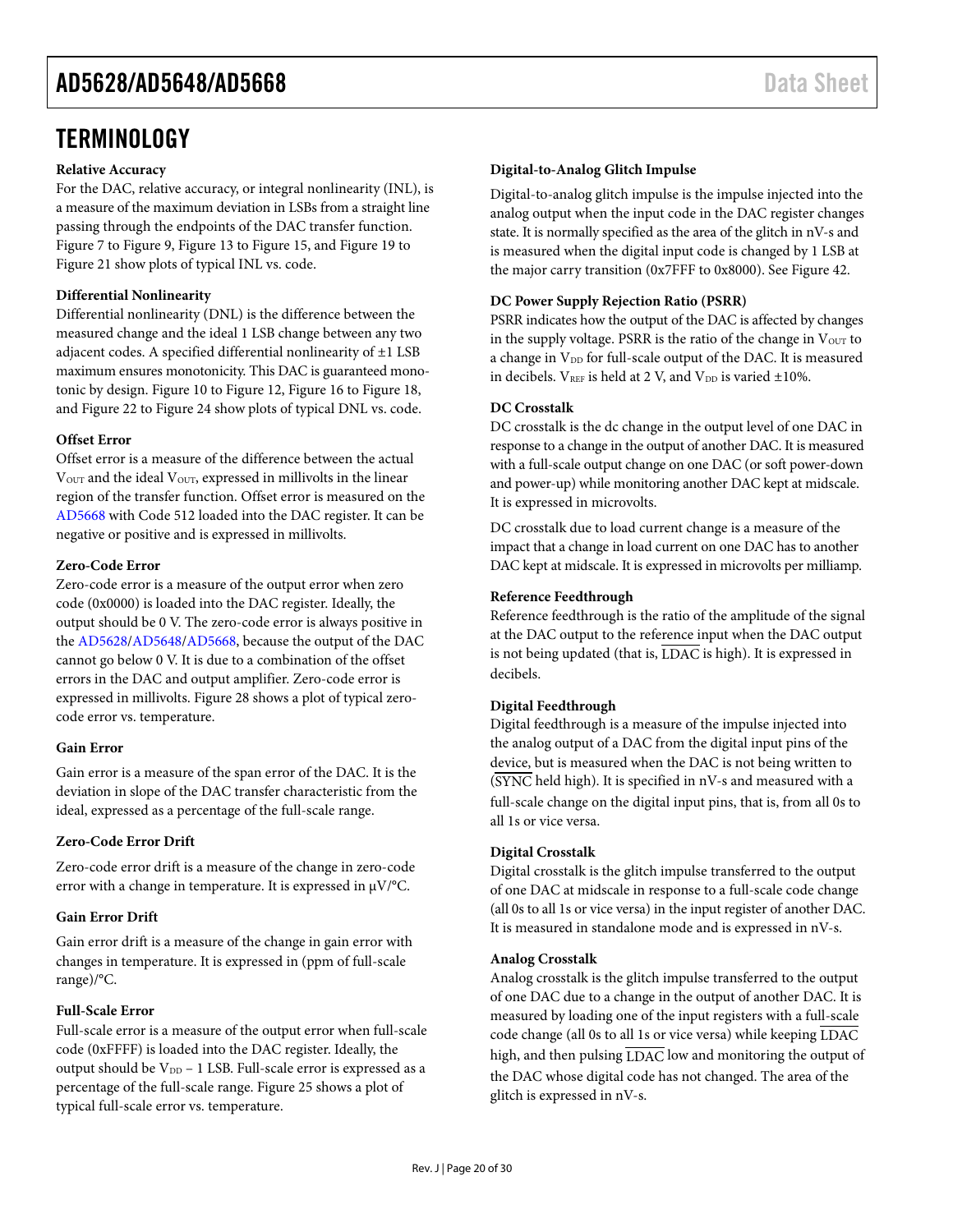### **DAC-to-DAC Crosstalk**

DAC-to-DAC crosstalk is the glitch impulse transferred to the output of one DAC due to a digital code change and subsequent output change of another DAC. This includes both digital and analog crosstalk. It is measured by loading one of the DACs with a full-scale code change (all 0s to all 1s or vice versa) with LDAC low and monitoring the output of another DAC. The energy of the glitch is expressed in nV-s.

#### **Multiplying Bandwidth**

The amplifiers within the DAC have a finite bandwidth. The multiplying bandwidth is a measure of this. A sine wave on the reference (with full-scale code loaded to the DAC) appears on the output. The multiplying bandwidth is the frequency at which the output amplitude falls to 3 dB below the input.

# Data Sheet **AD5628/AD5648/AD5668**

#### **Total Harmonic Distortion (THD)**

Total harmonic distortion is the difference between an ideal sine wave and its attenuated version using the DAC. The sine wave is used as the reference for the DAC, and the THD is a measure of the harmonics present on the DAC output. It is measured in decibels.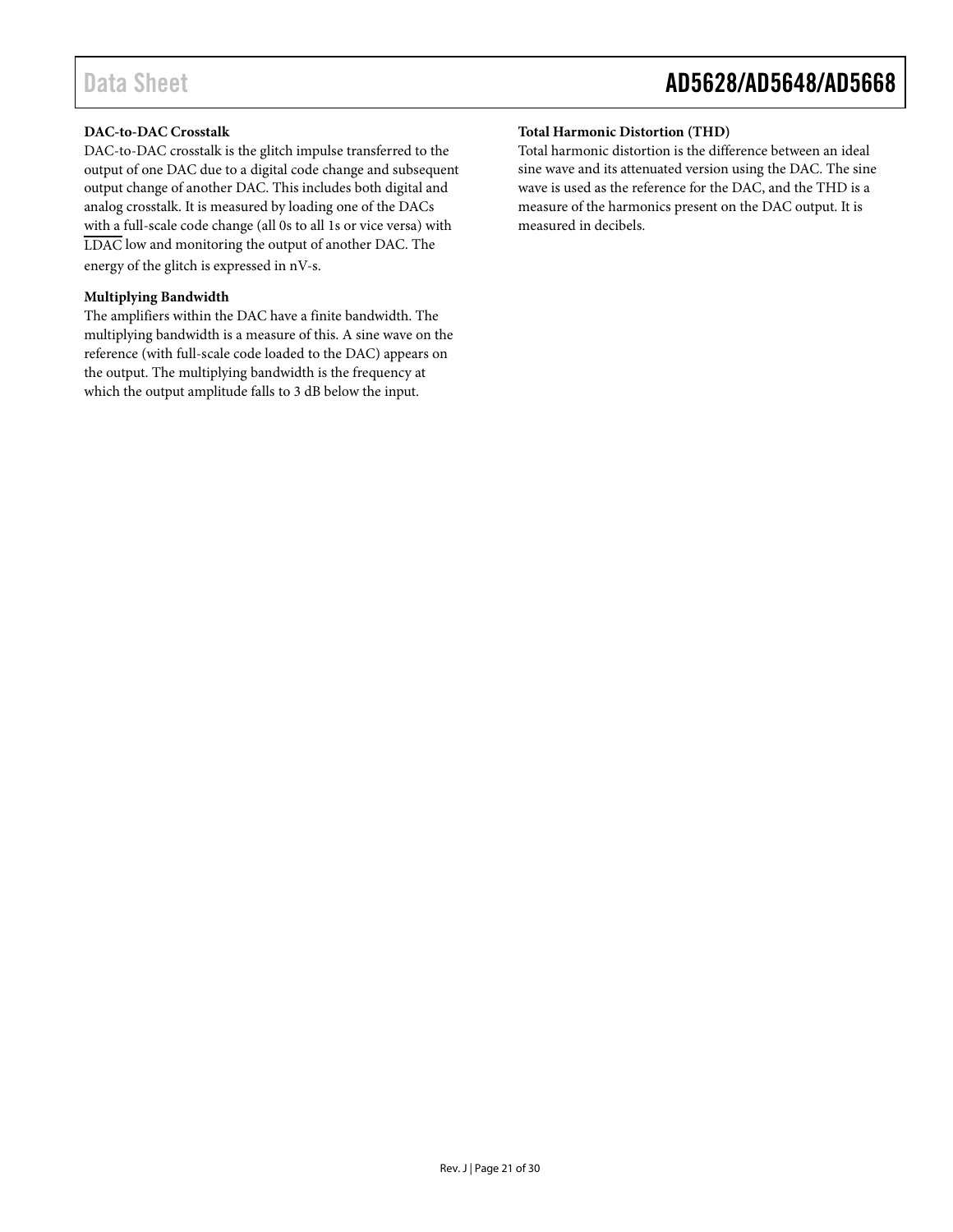# <span id="page-21-0"></span>THEORY OF OPERATION

### <span id="page-21-1"></span>**DAC SECTION**

The [AD5628/](http://www.analog.com/AD5628?doc=AD5628_5648_5668.pdf)[AD5648/](http://www.analog.com/AD5648?doc=AD5628_5648_5668.pdf)[AD5668 D](http://www.analog.com/AD5668?doc=AD5628_5648_5668.pdf)ACs are fabricated on a CMOS process. The architecture consists of a string of DACs followed by an output buffer amplifier. Each part includes an internal 1.25 V/2.5 V, 5 ppm/°C reference with an internal gain of 2[. Figure 55](#page-21-4) shows a block diagram of the DAC architecture.



<span id="page-21-4"></span>Because the input coding to the DAC is straight binary, the ideal

output voltage when using an external reference is given by

$$
V_{OUT} = V_{REFIN} \times \left(\frac{D}{2^N}\right)
$$

The ideal output voltage when using the internal reference is given by

$$
V_{OUT}=2\times V_{REFOUT}\times\left(\frac{D}{2^{N}}\right)
$$

where:

 $D =$  decimal equivalent of the binary code that is loaded to the DAC register.

0 to 4095 fo[r AD5628 \(](http://www.analog.com/AD5628?doc=AD5628_5648_5668.pdf)12 bits).

0 to 16,383 fo[r AD5648](http://www.analog.com/AD5648?doc=AD5628_5648_5668.pdf) (14 bits).

```
 0 to 65,535 for AD5668 (16 bits).
```
*N* = the DAC resolution.

### <span id="page-21-2"></span>**RESISTOR STRING**

The resistor string section is shown in [Figure 56.](#page-21-5) It is simply a string of resistors, each of value R. The code loaded into the DAC register determines at which node on the string the voltage is tapped off to be fed into the output amplifier. The voltage is tapped off by closing one of the switches connecting the string to the amplifier. Because it is a string of resistors, it is guaranteed monotonic.



### <span id="page-21-5"></span><span id="page-21-3"></span>**INTERNAL REFERENCE**

The [AD5628/](http://www.analog.com/AD5628?doc=AD5628_5648_5668.pdf)[AD5648/](http://www.analog.com/AD5648?doc=AD5628_5648_5668.pdf)[AD5668 h](http://www.analog.com/AD5668?doc=AD5628_5648_5668.pdf)ave an on-chip reference with an internal gain of 2. Th[e AD5628/](http://www.analog.com/AD5628?doc=AD5628_5648_5668.pdf)[AD5648](http://www.analog.com/AD5648?doc=AD5628_5648_5668.pdf)[/AD5668-1](http://www.analog.com/AD5668?doc=AD5628_5648_5668.pdf) have a 1.25 V, 5 ppm/°C reference, giving a full-scale output of 2.5 V; th[e AD5628/](http://www.analog.com/AD5628?doc=AD5628_5648_5668.pdf)[AD5648/](http://www.analog.com/AD5648?doc=AD5628_5648_5668.pdf)[AD5668-2, AD5668-3 h](http://www.analog.com/AD5668?doc=AD5628_5648_5668.pdf)ave a 2.5 V, 5 ppm/°C reference, giving a full-scale output of 5 V. The onboard reference is off at power-up, allowing the use of an external reference. The internal reference is enabled via a write to the control register (see [Table 9\)](#page-22-2).

The internal reference associated with each part is available at the VREFOUT pin. A buffer is required if the reference output is used to drive external loads. When using the internal reference, it is recommended that a 100 nF capacitor be placed between the reference output and GND for reference stability.

Individual channel power-down is not supported while using the internal reference.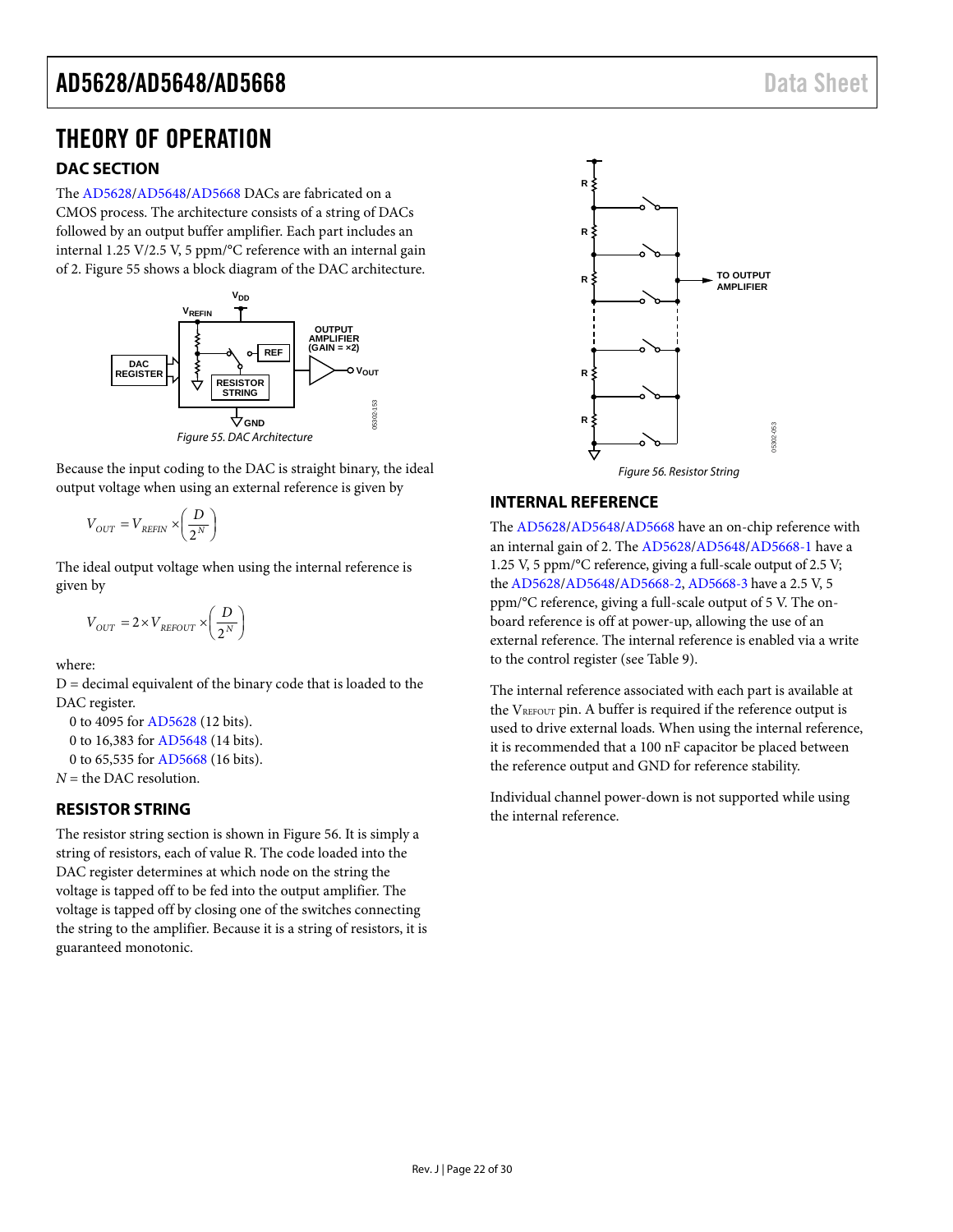### <span id="page-22-0"></span>**OUTPUT AMPLIFIER**

The output buffer amplifier can generate rail-to-rail voltages on its output, which gives an output range of  $0 \text{ V}$  to  $V_{DD}$ . The amplifier is capable of driving a load of 2 k $\Omega$  in parallel with 200 pF to GND. The source and sink capabilities of the output amplifier can be seen i[n Figure 32](#page-15-0) an[d Figure 33.](#page-15-1) The slew rate is 1.5 V/ $\mu$ s with a ¼ to ¾ scale settling time of 7  $\mu$ s.

### <span id="page-22-1"></span>**SERIAL INTERFACE**

The [AD5628](http://www.analog.com/AD5628?doc=AD5628_5648_5668.pdf)[/AD5648/](http://www.analog.com/AD5648?doc=AD5628_5648_5668.pdf)[AD5668](http://www.analog.com/AD5668?doc=AD5628_5648_5668.pdf) have a 3-wire serial interface (SYNC, SCLK, and DIN) that is compatible with SPI, QSPI, and MICROWIRE interface standards as well as most DSPs. See [Figure 2](#page-7-1) for a timing diagram of a typical write sequence.

The write sequence begins by bringing the SYNC line low. Data from the DIN line is clocked into the 32-bit shift register on the falling edge of SCLK. The serial clock frequency can be as high as 50 MHz, making the [AD5628](http://www.analog.com/AD5628?doc=AD5628_5648_5668.pdf)[/AD5648](http://www.analog.com/AD5648?doc=AD5628_5648_5668.pdf)[/AD5668](http://www.analog.com/AD5668?doc=AD5628_5648_5668.pdf) compatible with high speed DSPs. On the 32nd falling clock edge, the last data bit is clocked in and the programmed function is executed, that is, a change in DAC register contents and/or a change in the mode of operation. At this stage, the SYNC line can be kept low or be brought high. In either case, it must be brought high for a minimum of 15 ns before the next write sequence so that a falling edge of  $\overline{\text{SYNC}}$  can initiate the next write sequence. SYNC should be idled low between write sequences for even lower power operation of the part. As is mentioned previously, however, SYNC must be brought high again just before the next write sequence.

## Data Sheet **AD5628/AD5648/AD5668**

|    | Command        |                |    |                                                          |  |
|----|----------------|----------------|----|----------------------------------------------------------|--|
| C3 | C <sub>2</sub> | C <sub>1</sub> | C0 | <b>Description</b>                                       |  |
| 0  | $\Omega$       | 0              | 0  | Write to Input Register n                                |  |
| 0  | 0              | 0              |    | Update DAC Register n                                    |  |
| 0  | $\Omega$       |                | 0  | Write to Input Register n, update all<br>(software LDAC) |  |
| 0  | 0              |                |    | Write to and update DAC Channel n                        |  |
| 0  |                | ŋ              | 0  | Power down/power up DAC                                  |  |
| 0  |                | ŋ              |    | Load clear code register                                 |  |
| 0  |                |                | 0  | Load LDAC register                                       |  |
| 0  |                |                |    | Reset (power-on reset)                                   |  |
|    | 0              | 0              | 0  | Set up internal REF register                             |  |
|    | O              | O              |    | Reserved                                                 |  |
|    |                |                |    | Reserved                                                 |  |
|    |                |                |    | Reserved                                                 |  |

#### <span id="page-22-2"></span>**Table 9. Command Definitions**

#### <span id="page-22-3"></span>**Table 10. Address Commands**

|                |          | Address (n)    |    |                             |
|----------------|----------|----------------|----|-----------------------------|
| A <sub>3</sub> | A2       | A <sub>1</sub> | A0 | <b>Selected DAC Channel</b> |
| $\Omega$       | $\Omega$ | 0              | 0  | DAC A                       |
| O              | 0        | 0              | 1  | DAC <sub>B</sub>            |
| 0              | 0        | 1              | 0  | DAC C                       |
| O              | 0        |                | 1  | DAC D                       |
| $\Omega$       |          | 0              | 0  | DAC E                       |
| O              |          | 0              | 1  | DAC F                       |
| O              |          |                | 0  | DAC G                       |
| ŋ              |          |                | 1  | DAC H                       |
|                |          |                |    | All DACs                    |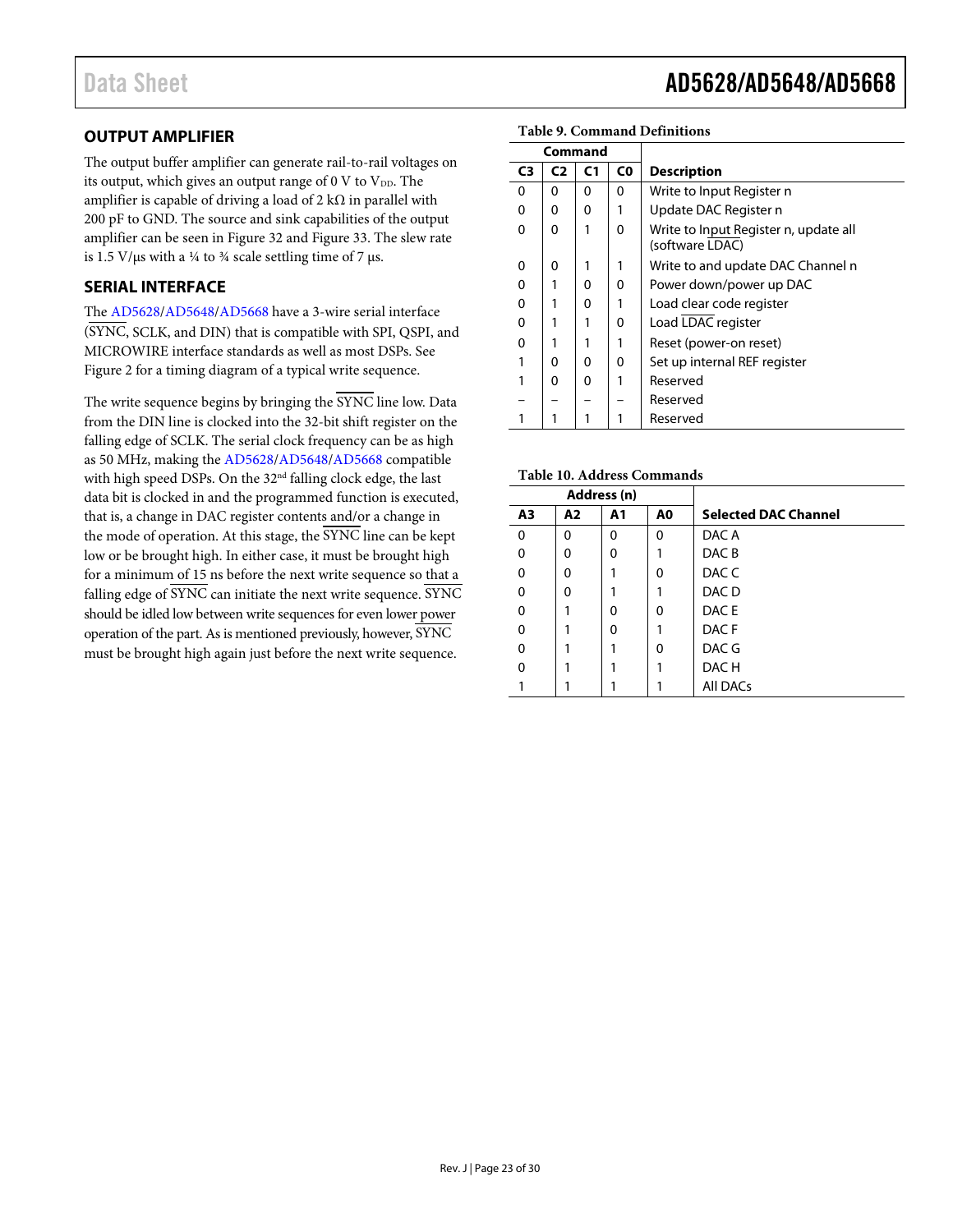### <span id="page-23-0"></span>**INPUT SHIFT REGISTER**

The input shift register is 32 bits wide. The first four bits are don't cares. The next four bits are the command bits, C3 to C0 (see [Table 9\)](#page-22-2), followed by the 4-bit DAC address, A3 to A0 (see [Table 10\)](#page-22-3) and finally the 16-/14-/12-bit data-word. The dataword comprises the 16-/14-/12-bit input code followed by four, six, or eight don't care bits for the [AD5668,](http://www.analog.com/AD5668?doc=AD5628_5648_5668.pdf) [AD5648,](http://www.analog.com/AD5648?doc=AD5628_5648_5668.pdf) and [AD5628,](http://www.analog.com/AD5628?doc=AD5628_5648_5668.pdf) respectively (see [Figure 57](#page-23-2) throug[h Figure 59\)](#page-23-3). These data bits are transferred to the DAC register on the 32<sup>nd</sup> falling edge of SCLK.

### <span id="page-23-1"></span>**SYNC INTERRUPT**

In a normal write sequence, the  $\overline{\text{SYNC}}$  line is kept low for 32 falling edges of SCLK, and the DAC is updated on the 32nd falling edge and rising edge of SYNC. However, if SYNC is brought high before the 32<sup>nd</sup> falling edge, this acts as an interrupt to the write sequence. The shift register is reset, and the write sequence is seen as invalid. Neither an update of the DAC register contents nor a change in the operating mode occurs (se[e Figure 60\)](#page-23-4).

<span id="page-23-4"></span><span id="page-23-3"></span><span id="page-23-2"></span>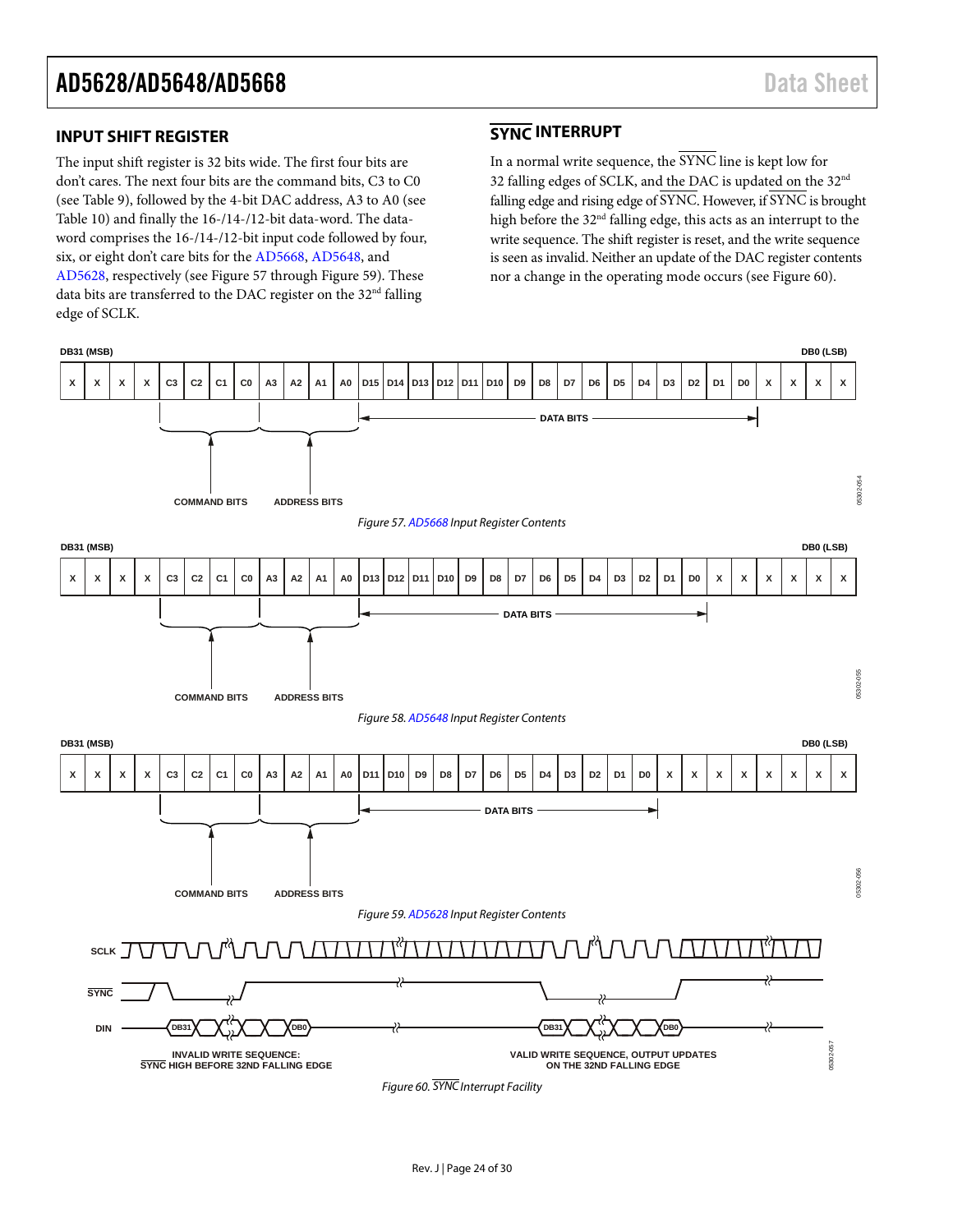### <span id="page-24-0"></span>**INTERNAL REFERENCE REGISTER**

The on-board reference is off at power-up by default. This allows the use of an external reference if the application requires it. The on-board reference can be turned on or off by a user-programmable internal REF register by setting Bit DB0 high or low (see [Table 11\)](#page-25-0). Command 1000 is reserved for setting the internal REF register (see [Table 9\)](#page-22-2)[. Table 13](#page-25-1) shows how the state of the bits in the input shift register corresponds to the mode of operation of the device.

### <span id="page-24-1"></span>**POWER-ON RESET**

The [AD5628](http://www.analog.com/AD5628?doc=AD5628_5648_5668.pdf)[/AD5648/](http://www.analog.com/AD5648?doc=AD5628_5648_5668.pdf)[AD5668](http://www.analog.com/AD5668?doc=AD5628_5648_5668.pdf) family contains a power-on reset circuit that controls the output voltage during power-up. The [AD5628](http://www.analog.com/AD5628?doc=AD5628_5648_5668.pdf)[/AD5648/](http://www.analog.com/AD5648?doc=AD5628_5648_5668.pdf)[AD5668-1,](http://www.analog.com/AD5668?doc=AD5628_5648_5668.pdf) -2 DAC output powers up to 0 V, and the [AD5668-3](http://www.analog.com/AD5668?doc=AD5628_5648_5668.pdf) DAC output powers up to midscale. The output remains powered up at this level until a valid write sequence is made to the DAC. This is useful in applications where it is important to know the state of the output of the DAC while it is in the process of powering up. There is also a software executable reset function that resets the DAC to the power-on reset code. Command 0111 is reserved for this reset function (see [Table 9\)](#page-22-2). Any events on LDAC or CLR during power-on reset are ignored.

### <span id="page-24-2"></span>**POWER-DOWN MODES**

The [AD5628](http://www.analog.com/AD5628?doc=AD5628_5648_5668.pdf)[/AD5648/](http://www.analog.com/AD5648?doc=AD5628_5648_5668.pdf)[AD5668](http://www.analog.com/AD5668?doc=AD5628_5648_5668.pdf) contain four separate modes of operation. Command 0100 is reserved for the power-down function (se[e Table 9\)](#page-22-2). These modes are software-programmable by setting two bits, Bit DB9 and Bit DB8, in the control register.

[Table 13](#page-25-1) shows how the state of the bits corresponds to the mode of operation of the device. Any or all DACs (DAC H to DAC A) can be powered down to the selected mode by setting the corresponding eight bits (DB7 to DB0) to 1. See [Table 14](#page-25-2) for the contents of the input shift register during power-down/powerup operation. When using the internal reference, only all channel power-down to the selected modes is supported.

When both bits are set to 0, the part works normally with its normal power consumption of 1.3 mA at 5 V. However, for the three power-down modes, the supply current falls to 0.4 µA at 5 V (0.2 µA at 3 V). Not only does the supply current fall, but the output stage is also internally switched from the output of the amplifier to a resistor network of known values. This has the advantage that the output impedance of the part is known while the part is in power-down mode. There are three different options. The output is connected internally to GND through either a 1 kΩ or a 100 kΩ resistor, or it is left open-circuited (three-state). The output stage is illustrated in [Figure 61.](#page-25-3)

The bias generator of the selected DAC(s), output amplifier, resistor string, and other associated linear circuitry are shut down when the power-down mode is activated. The internal reference is powered down only when all channels are powered down. However, the contents of the DAC register are unaffected when in power-down. The time to exit power-down is typically 4 µs for  $V_{DD} = 5$  V and for  $V_{DD} = 3$  V. See [Figure 41](#page-16-1) for a plot.

Any combination of DACs can be powered up by setting PD1 and PD0 to 0 (normal operation). The output powers up to the value in the input register  $(\overline{\text{LDAC}}$  low) or to the value in the DAC register before powering down (LDAC high).

### <span id="page-24-3"></span>**CLEAR CODE REGISTER**

Th[e AD5628/](http://www.analog.com/AD5628?doc=AD5628_5648_5668.pdf)[AD5648](http://www.analog.com/AD5648?doc=AD5628_5648_5668.pdf)[/AD5668](http://www.analog.com/AD5668?doc=AD5628_5648_5668.pdf) have a hardware CLR pin that is an asynchronous clear input. The  $\overline{\text{CLR}}$  input is falling edge sensitive. Bringing the  $\overline{CLR}$  line low clears the contents of the input register and the DAC registers to the data contained in the user-configurable CLR register and sets the analog outputs accordingly. This function can be used in system calibration to load zero scale, midscale, or full scale to all channels together. These clear code values are user-programmable by setting two bits, Bit DB1 and Bit DB0, in the CLR control register (se[e Table 15\)](#page-25-4). The default setting clears the outputs to 0 V. Command 0101 is reserved for loading the clear code register (see [Table 9\)](#page-22-2).

The part exits clear code mode on the 32<sup>nd</sup> falling edge of the next write to the part. If  $\overline{\text{CLR}}$  is activated during a write sequence, the write is aborted.

The  $\overline{\text{CLR}}$  pulse activation time—the falling edge of  $\overline{\text{CLR}}$  to when the output starts to change—is typically 280 ns. However, if outside the DAC linear region, it typically takes 520 ns after executing  $\overline{CLR}$  for the output to start changing (se[e Figure 51\)](#page-18-0).

See [Table 16](#page-25-5) for contents of the input shift register during the loading clear code register operation.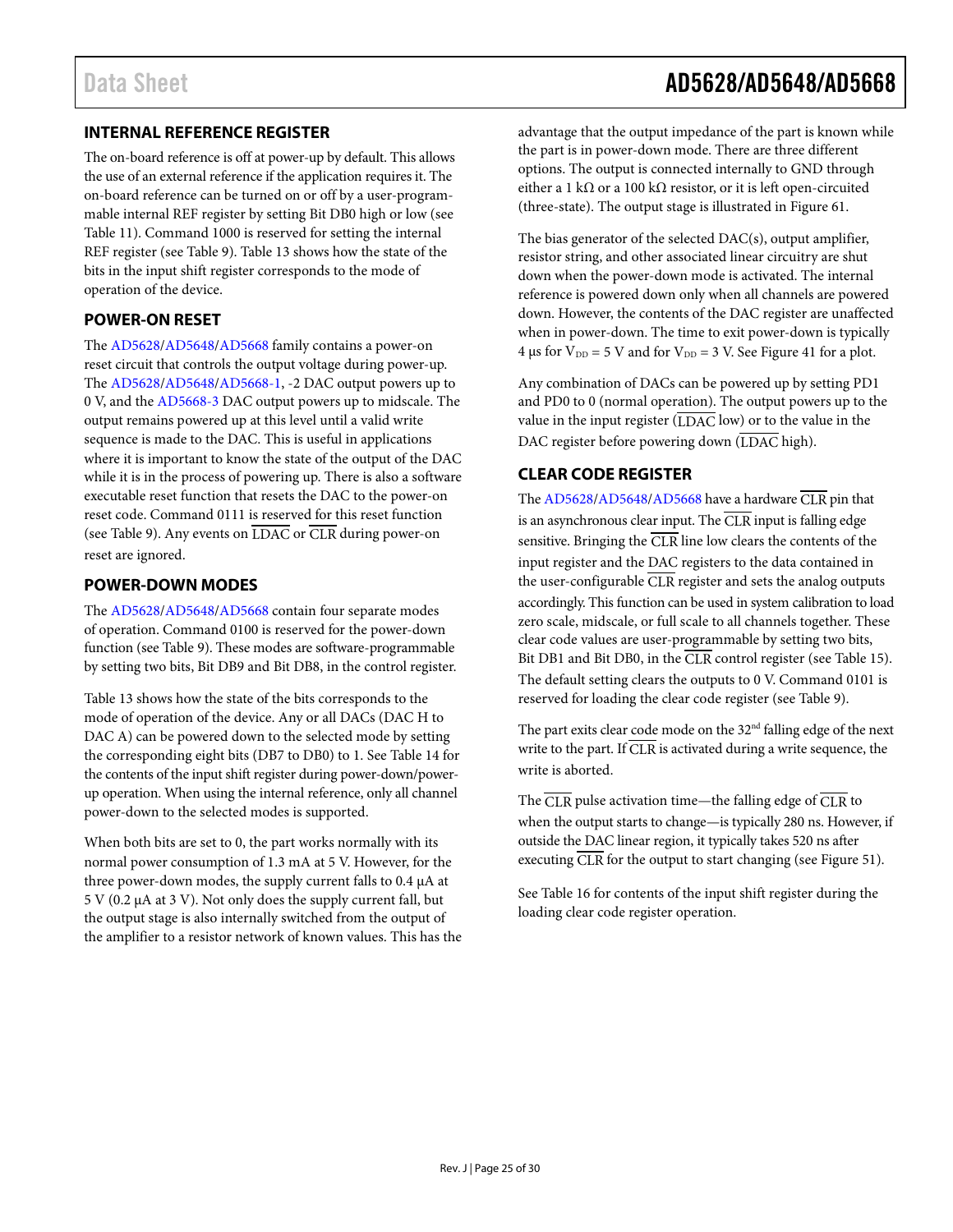#### <span id="page-25-0"></span>**Table 11.** Internal Reference Register

| <b>Internal REF Register (DB0)</b> | Action                  |
|------------------------------------|-------------------------|
|                                    | Reference off (default) |
|                                    | Reference on            |

#### **Table 12. 32-Bit Input Shift Register Contents for Reference Set-Up Command**

| <b>MSB</b>   |             |             |                         |             |             |             |                                     |             |             | LSB                         |
|--------------|-------------|-------------|-------------------------|-------------|-------------|-------------|-------------------------------------|-------------|-------------|-----------------------------|
| DB31 to DB28 | <b>DB27</b> | <b>DB26</b> | <b>DB25</b>             | <b>DB24</b> | <b>DB23</b> | <b>DB22</b> | <b>DB21</b>                         | <b>DB20</b> | DB19 to DB1 | D <sub>B</sub> <sub>0</sub> |
|              |             |             |                         |             | ⋏           |             |                                     |             |             | 1/0                         |
| Don't cares  |             |             | Command bits (C3 to C0) |             |             |             | Address bits (A3 to A0)—don't cares |             | Don't cares | Internal REF<br>register    |

#### <span id="page-25-1"></span>**Table 13. Power-Down Modes of Operation**

| DB <sub>9</sub> | DB <sub>8</sub> | <b>Operating Mode</b> |
|-----------------|-----------------|-----------------------|
| 0               | υ               | Normal operation      |
|                 |                 | Power-down modes      |
| 0               |                 | 1 k $\Omega$ to GND   |
|                 | υ               | 100 kΩ to GND         |
|                 |                 | Three-state           |

#### <span id="page-25-2"></span>**Table 14. 32-Bit Input Shift Register Contents for Power-Down/Power-Up Function**

| <b>MSB</b>                       |             |             |                         |             |             |                                         |                           |             |                                  |                     |                             |                 |                 |                 |                 |                                                              |                 |                 | LSB             |
|----------------------------------|-------------|-------------|-------------------------|-------------|-------------|-----------------------------------------|---------------------------|-------------|----------------------------------|---------------------|-----------------------------|-----------------|-----------------|-----------------|-----------------|--------------------------------------------------------------|-----------------|-----------------|-----------------|
| <b>DB31</b><br>to<br><b>DB28</b> | <b>DB27</b> | <b>DB26</b> | <b>DB25</b>             | <b>DB24</b> | <b>DB23</b> | <b>DB22</b>                             | <b>DB21</b>               | <b>DB20</b> | <b>DB19</b><br>to<br><b>DB10</b> | DB <sub>9</sub>     | DB8                         | DB7             | DB6             | DB <sub>5</sub> | DB <sub>4</sub> | DB <sub>3</sub>                                              | DB <sub>2</sub> | DB <sub>1</sub> | DB <sub>0</sub> |
|                                  | 0           |             | 0                       | - 0         | x           |                                         | $\checkmark$<br>$\lambda$ | ◠           | $\checkmark$<br>$\lambda$        | P <sub>D</sub> 1    | P <sub>D</sub> <sub>0</sub> | <b>DAC</b><br>Н | <b>DAC</b><br>G | <b>DAC</b>      | <b>DAC</b>      | <b>DAC</b>                                                   | <b>DAC</b>      | <b>DAC</b><br>B | <b>DAC</b><br>A |
| Don't<br>cares                   |             |             | Command bits (C3 to C0) |             |             | Address bits (A3 to A0)-<br>don't cares |                           |             | Don't<br>cares                   | Power-<br>down mode |                             |                 |                 |                 |                 | Power-down/power-up channel selection—set bit to 1 to select |                 |                 |                 |



*Figure 61. Output Stage During Power-Down*

#### <span id="page-25-4"></span><span id="page-25-3"></span>**Table 15. Clear Code Register**

|                 | ັ<br><b>Clear Code Register</b> |                       |
|-----------------|---------------------------------|-----------------------|
| DB <sub>1</sub> | DB <sub>0</sub>                 |                       |
| CR <sub>1</sub> | <b>CRO</b>                      | <b>Clears to Code</b> |
| 0               | ν                               | 0x0000                |
| 0               |                                 | 0x8000                |
|                 | U                               | <b>OxFFFF</b>         |
|                 |                                 | No operation          |

<span id="page-25-5"></span>**Table 16. 32-Bit Input Shift Register Contents for Clear Code Function**

| <b>MSB</b>   |             |             |                         |             |             |                                     |             |             |             |                 | LSB                 |
|--------------|-------------|-------------|-------------------------|-------------|-------------|-------------------------------------|-------------|-------------|-------------|-----------------|---------------------|
| DB31 to DB28 | <b>DB27</b> | <b>DB26</b> | <b>DB25</b>             | <b>DB24</b> | <b>DB23</b> | <b>DB22</b>                         | <b>DB21</b> | <b>DB20</b> | DB19 to DB2 | DB <sub>1</sub> | <b>DB0</b>          |
|              |             |             |                         |             |             |                                     |             |             |             | CR1             | CR0                 |
| Don't cares  |             |             | Command bits (C3 to C0) |             |             | Address bits (A3 to A0)—don't cares |             |             | Don't cares |                 | Clear code register |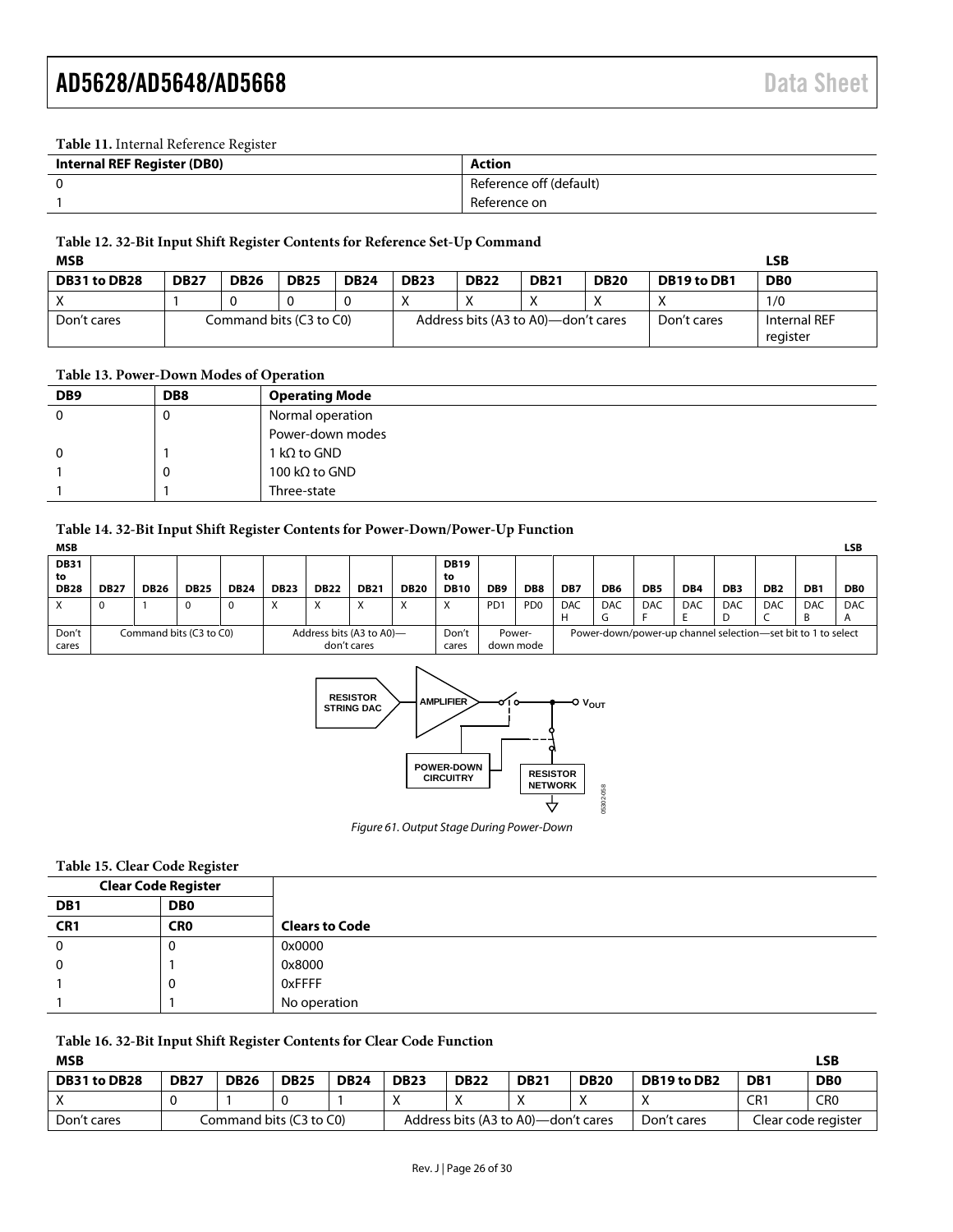### <span id="page-26-0"></span>**LDAC FUNCTION**

The outputs of all DACs can be updated simultaneously using the hardware LDAC pin.

Synchronous LDAC: After new data is read, the DAC registers are updated on the falling edge of the  $32<sup>nd</sup>$  SCLK pulse. LDAC can be permanently low or pulsed as in [Figure 2.](#page-7-1)

Asynchronous LDAC: The outputs are not updated at the same time that the input registers are written to. When  $\overline{\text{LDAC}}$  goes low, the DAC registers are updated with the contents of the input register.

Alternatively, the outputs of all DACs can be updated simultaneously using the software  $\overline{\text{LDAC}}$  function by writing to Input Register n and updating all DAC registers. Command 0011 is reserved for this software LDAC function.

An LDAC register gives the user extra flexibility and control over the hardware  $\overline{\text{LDAC}}$  pin. This register allows the user to select which combination of channels to simultaneously update when the hardware LDAC pin is executed. Setting the LDAC bit register to 0 for a DAC channel means that this channel's update is controlled by the  $\overline{\text{LDAC}}$  pin. If this bit is set to 1, this channel updates synchronously; that is, the DAC register is updated after new data is read, regardless of the state of the LDAC pin. It effectively sees the LDAC pin as being tied low. (Se[e Table 17](#page-26-2) for the LDAC register mode of operation.) This flexibility is useful in applications where the user wants to simultaneously update select channels while the rest of the channels are synchronously updating.

Writing to the DAC using command 0110 loads the 8-bit LDAC register (DB7 to DB0). The default for each channel is 0, that is, the LDAC pin works normally. Setting the bits to 1 means the DAC channel is updated regardless of the state of the  $\overline{\text{LDAC}}$ 

pin. See [Table 18](#page-26-3) for the contents of the input shift register during the load LDAC register mode of operation.

### <span id="page-26-1"></span>**POWER SUPPLY BYPASSING AND GROUNDING**

When accuracy is important in a circuit, it is helpful to carefully consider the power supply and ground return layout on the board. The printed circuit board containing the [AD5628](http://www.analog.com/AD5628?doc=AD5628_5648_5668.pdf)[/AD5648/](http://www.analog.com/AD5648?doc=AD5628_5648_5668.pdf) [AD5668](http://www.analog.com/AD5668?doc=AD5628_5648_5668.pdf) should have separate analog and digital sections. If the [AD5628/](http://www.analog.com/AD5628?doc=AD5628_5648_5668.pdf)[AD5648/](http://www.analog.com/AD5648?doc=AD5628_5648_5668.pdf)[AD5668](http://www.analog.com/AD5668?doc=AD5628_5648_5668.pdf) are in a system where other devices require an AGND-to-DGND connection, the connection should be made at one point only. This ground point should be as close as possible to th[e AD5628/](http://www.analog.com/AD5628?doc=AD5628_5648_5668.pdf)[AD5648](http://www.analog.com/AD5648?doc=AD5628_5648_5668.pdf)[/AD5668.](http://www.analog.com/AD5668?doc=AD5628_5648_5668.pdf)

The power supply to the [AD5628/](http://www.analog.com/AD5628?doc=AD5628_5648_5668.pdf)[AD5648/](http://www.analog.com/AD5648?doc=AD5628_5648_5668.pdf)[AD5668](http://www.analog.com/AD5668?doc=AD5628_5648_5668.pdf) should be bypassed with 10 µF and 0.1 µF capacitors. The capacitors should physically be as close as possible to the device, with the 0.1  $\mu$ F capacitor ideally right up against the device. The 10  $\mu$ F capacitors are the tantalum bead type. It is important that the 0.1 µF capacitor has low effective series resistance (ESR) and low effective series inductance (ESI), such as is typical of common ceramic types of capacitors. This 0.1 µF capacitor provides a low impedance path to ground for high frequencies caused by transient currents due to internal logic switching.

The power supply line should have as large a trace as possible to provide a low impedance path and reduce glitch effects on the supply line. Clocks and other fast switching digital signals should be shielded from other parts of the board by digital ground. Avoid crossover of digital and analog signals if possible. When traces cross on opposite sides of the board, ensure that they run at right angles to each other to reduce feedthrough effects through the board. The best board layout technique is the microstrip technique, where the component side of the board is dedicated to the ground plane only and the signal traces are placed on the solder side. However, this is not always possible with a 2-layer board.

#### <span id="page-26-2"></span>**Table 17. LDAC Register**

| <b>Load DAC Register</b>      |                 |                                                                           |
|-------------------------------|-----------------|---------------------------------------------------------------------------|
| <b>LDAC Bits (DB7 to DB0)</b> | <b>LDAC Pin</b> | <b>LDAC Operation</b>                                                     |
|                               | 1/0             | Determined by LDAC pin.                                                   |
|                               | X—don't care    | DAC channels update, overriding the LDAC pin. DAC channels see LDAC as 0. |

<span id="page-26-3"></span>**Table 18. 32-Bit Input Shift Register Contents for LDAC Register Function MSB LSB**

| .           |                                                     |             |             |             |             |             |             |             |                 |            |                                          |                 |            |                 |                 |                 | ---            |
|-------------|-----------------------------------------------------|-------------|-------------|-------------|-------------|-------------|-------------|-------------|-----------------|------------|------------------------------------------|-----------------|------------|-----------------|-----------------|-----------------|----------------|
| <b>DB31</b> |                                                     |             |             |             |             |             |             |             | <b>DB19</b>     |            |                                          |                 |            |                 |                 |                 |                |
| to          |                                                     |             |             |             |             |             |             |             | to              |            |                                          |                 |            |                 |                 |                 |                |
| <b>DB28</b> | <b>DB27</b>                                         | <b>DB26</b> | <b>DB25</b> | <b>DB24</b> | <b>DB23</b> | <b>DB22</b> | <b>DB21</b> | <b>DB20</b> | DB <sub>8</sub> | DB7        | DB <sub>6</sub>                          | DB <sub>5</sub> | DB4        | DB <sub>3</sub> | DB <sub>2</sub> | DB <sub>1</sub> | D <sub>B</sub> |
| X           |                                                     |             |             | C           | $\lambda$   |             |             |             |                 | <b>DAC</b> | <b>DAC</b>                               | <b>DAC</b>      | <b>DAC</b> | DAC             | <b>DAC</b>      | <b>DAC</b>      | <b>DAC</b>     |
|             |                                                     |             |             |             |             |             |             |             |                 |            | u                                        |                 |            | ◡               |                 | B               | A              |
| Don't       | Command bits (C3 to C0)<br>Address bits (A3 to A0)- |             |             |             |             | Don't       |             |             |                 |            | Setting LDAC bit to 1 overrides LDAC pin |                 |            |                 |                 |                 |                |
| cares       |                                                     |             |             |             |             |             | don't cares |             | cares           |            |                                          |                 |            |                 |                 |                 |                |
|             |                                                     |             |             |             |             |             |             |             |                 |            |                                          |                 |            |                 |                 |                 |                |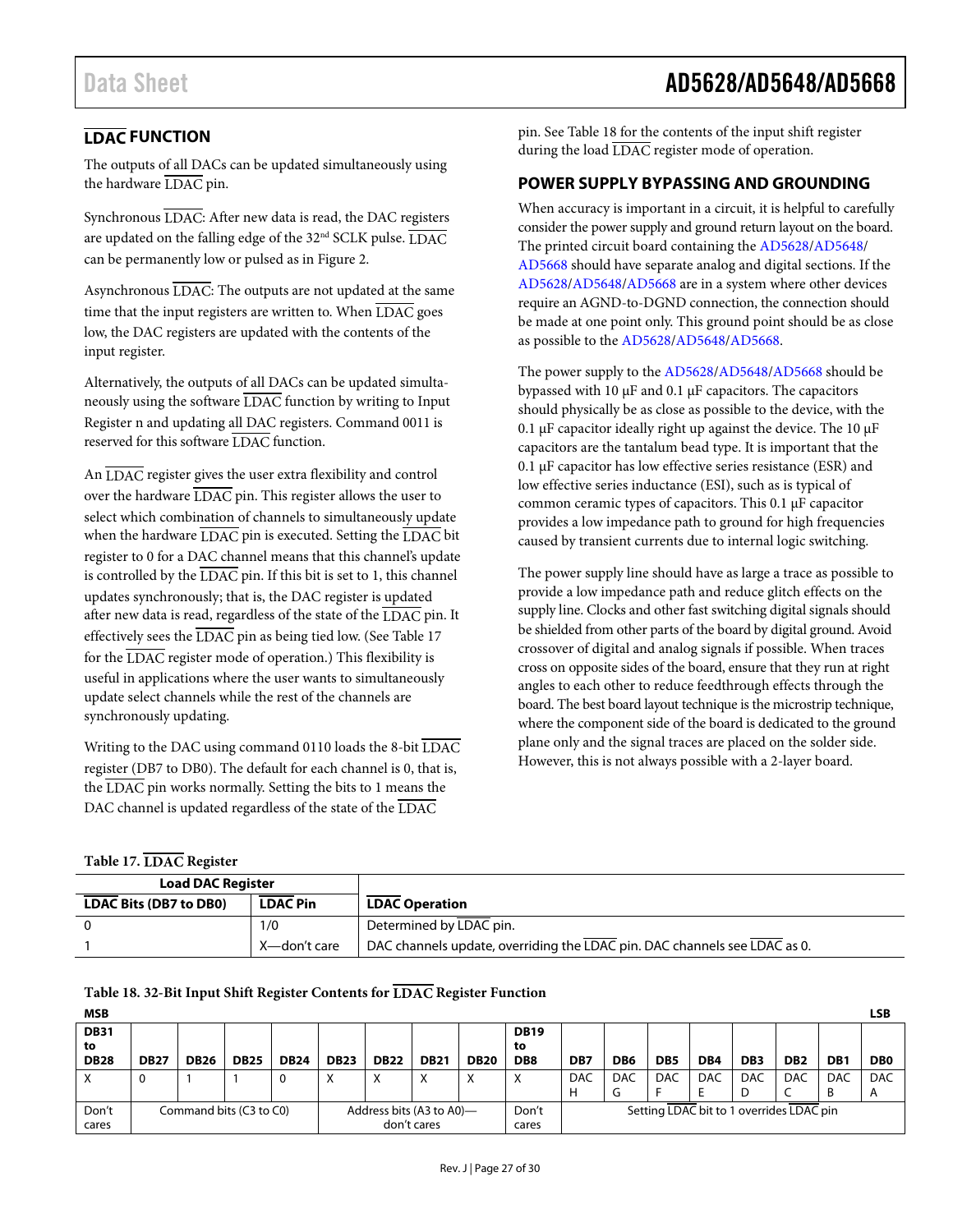# <span id="page-27-0"></span>OUTLINE DIMENSIONS



*Dimensions shown in millimeters*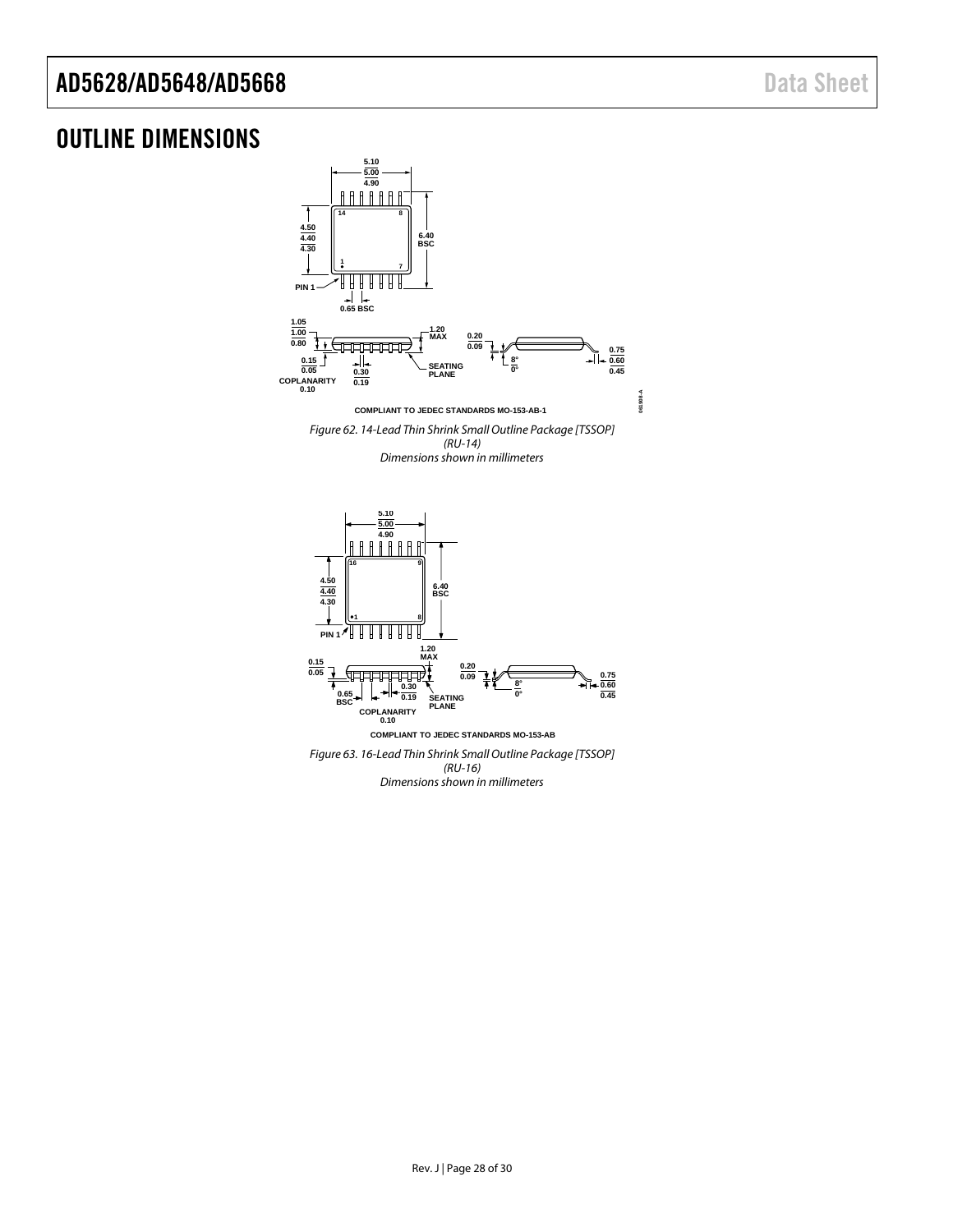**10-23-2012-A**

10-23-2012-A



*(CB-16-16) Dimensions shown in millimeters*